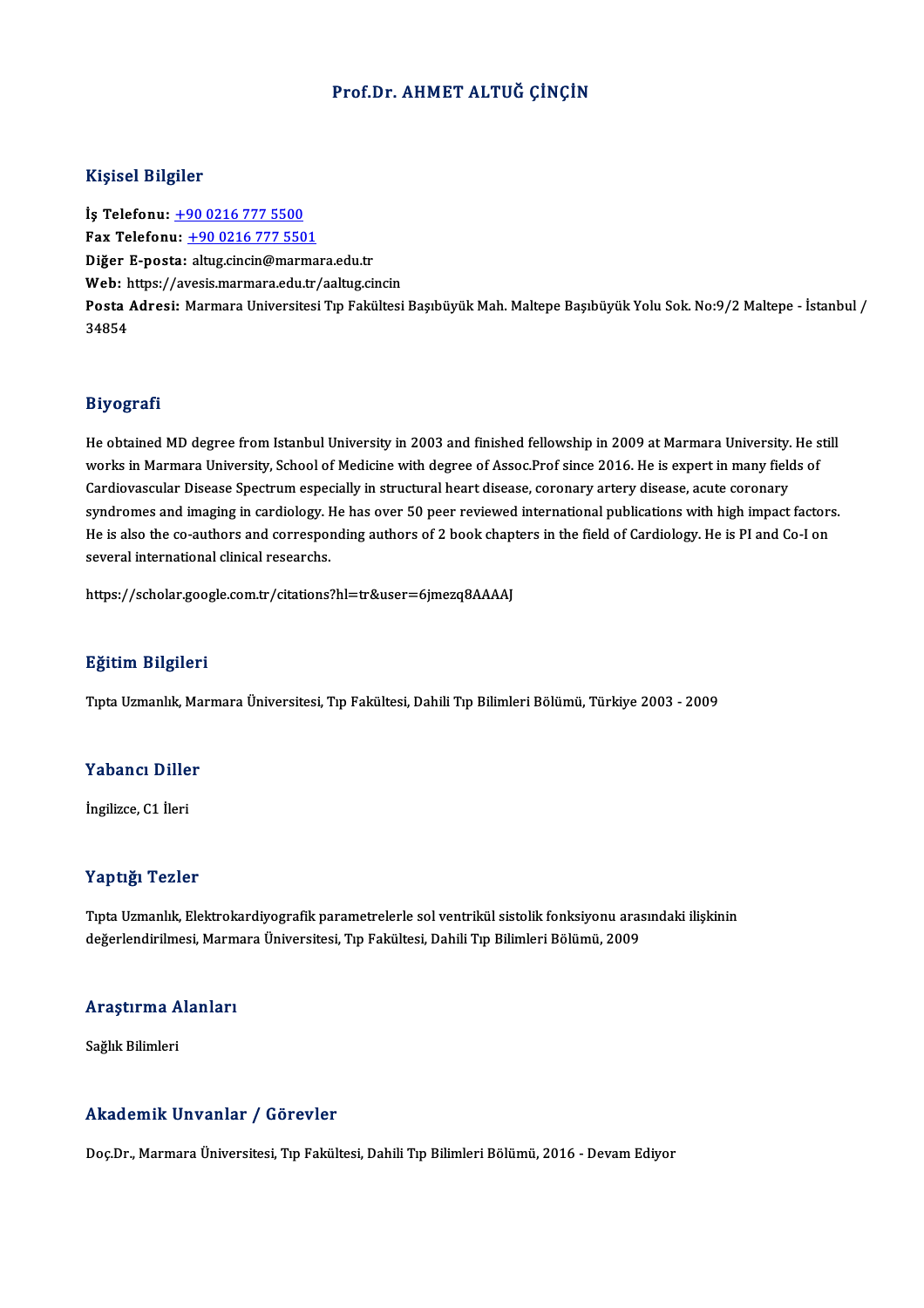#### Akademik İdari Deneyim

Dekan Yardımcısı, Marmara Üniversitesi, Tıp Fakültesi, 2020 - Devam Ediyor Fakülte Yönetim Kurulu Üyesi, Marmara Üniversitesi, Tıp Fakültesi, Dahili Tıp Bilimleri Bölümü, 2018 - Devam Ediyor

#### Verdiği Dersler

Acute Coronary Syndromes, Lisans, 2018 - 2019, 2019 - 2020, 2020 - 2021 Verlage Derster<br>Acute Coronary Syndromes, Lisans, 2018 - 2019, 2019 - 2020, 2020 - 2021<br>Cardiac Emergencies , Lisans, 2017 - 2018, 2018 - 2019, 2019 - 2020, 2020 - 2021<br>Perisondial diseases, Lisans, 2017 - 2018, 2018, 2019 Acute Coronary Syndromes, Lisans, 2018 - 2019, 2019 - 2020, 2020 - 2021<br>Cardiac Emergencies , Lisans, 2017 - 2018, 2018 - 2019, 2019 - 2020, 2020 - 2021<br>Pericardial diseases, Lisans, 2017 - 2018, 2018 - 2019, 2019 - 2020, Cardiac Emergencies , Lisans, 2017 - 2018, 2018 - 2019, 2019 - 2020, 2020 - 2021<br>Pericardial diseases, Lisans, 2017 - 2018, 2018 - 2019, 2019 - 2020, 2020 - 2021<br>Aortic and Peripheric Artery Disease, Lisans, 2017 - 2018, 2 Pericardial diseases, Lisans, 2017 - 2018, 2018<br>Aortic and Peripheric Artery Disease, Lisans, 2<br>Pericarditis, Lisans, 2017 - 2018, 2018 - 2019

# Pericarditis, Lisans, 2017 - 2018, 2018 - 2019<br>SCI, SSCI ve AHCI İndekslerine Giren Dergilerde Yayınlanan Makaleler

CI, SSCI ve AHCI İndekslerine Giren Dergilerde Yayınlanan Makaleler<br>I. The evaluation of right ventricle dyssynchrony by speckle tracking echocardiography in systemic<br>seleresis patients SCOT VOILLETING<br>The evaluation of<br>Sclerosis patients<br>Dominal OZEEN S The evaluation of right ventricle dyssynchrony by speckle tracking echocardiography in systemic<br>sclerosis patients<br>Demirci M., ÖZBEN SADIÇ B., SÜNBÜL M., Cincin A., Gurel Y. E. , Guctekin T. B. , Dogan Z., Sahinkaya Y., Dİ

sclerosis patients<br>Demirci M., ÖZBEN S.<br>R. H. , Tigen K., et al.<br>JOUPNAL OF GLINIC R. H. , Tigen K., et al.<br>JOURNAL OF CLINICAL ULTRASOUND, cilt.49, sa.9, ss.895-902, 2021 (SCI İndekslerine Giren Dergi)

R. H. , Tigen K., et al.<br>JOURNAL OF CLINICAL ULTRASOUND, cilt.49, sa.9, ss.895-902, 2021 (SCI Indekslerine Giren Dergi)<br>II. Bleeding risk with concomitant use of tirofiban and third-generation P2Y12 receptor antagonists in JOURNAL OF CLINICAL ULTRASOUND, cilt.49, sa.9, ss.895-902, 202<br>Bleeding risk with concomitant use of tirofiban and third-<br>patients with acute myocardial infarction: A real-life data.<br>TigEN M. K., Ordil M. H., Cingin A. Gur Bleeding risk with concomitant use of tirofiban and third-generation P2Y12 receptor antagonists in<br>patients with acute myocardial infarction: A real-life data.<br>TIGEN M. K. , Ozdil M. H. , Cincin A., Gurel E., SÜNBÜL M., Sa patients with acute myocardial infarction: A real-life data.<br>TİGEN M. K. , Ozdil M. H. , Cincin A., Gurel E., SÜNBÜL M., Sahin A., Guctekin T., Dogan Z., SAYAR N., ÖZBEN<br>Anatolian journal of cardiology, cilt.25, sa.10, ss.

## TİGEN M. K. , Ozdil M. H. , Cincin A., Gurel E., SÜNBÜL M., Sahin A., Guctekin T., Dogan Z., SAYAR N., ÖZBEN SADI<br>Anatolian journal of cardiology, cilt.25, sa.10, ss.699-705, 2021 (SCI Expanded Indekslerine Giren Dergi)<br>II Anatolian journal of cardiology, cilt.25, sa.10, ss.699-705, 2021 (SCI Expanded Indekslerine Giren Dergi)<br>Ventricular and atrial functions assessed by speckle-tracking echocardiography in patients<br>human immunodeficiency vi Ventricular and atrial functions assessed by speckle-tracking echocardiography in pati<br>human immunodeficiency virus.<br>Cincin A., ÖZBEN SADIÇ B., Tukenmez Tigen E., SÜNBÜL M., SAYAR N., Gurel E., Tigen K., KORTEN V.<br>Journal

Journal of clinical ultrasound : JCU, cilt.49, sa.4, ss.341-350, 2021 (SCI Expanded İndekslerine Giren Dergi) Cincin A., ÖZBEN SADIÇ B., Tukenmez Tigen E., SÜNBÜL M., SAYAR N., Gurel E., Tigen K., KORTEN V.<br>Journal of clinical ultrasound : JCU, cilt.49, sa.4, ss.341-350, 2021 (SCI Expanded Indekslerine Giren Dergi)<br>IV. The effect

Journal of clinical ultraso<br>The effect of cardiac re<br>hypertensive patients.<br>Sabin A.A. Ögban Sadie I The effect of cardiac rehabilitation on blood pressure, and on left atrial and ventricular fu<br>hypertensive patients.<br>Şahin A. A. , Özben Sadıç B., Sünbül M., Yağcı İ., Sayar N., Çinçin A. A. , Gurel E., Tigen M. K. , Başar

hypertensive patients.<br>Şahin A. A. , Özben Sadıç B., Sünbül M., Yağcı İ., Sayar N., Çinçin A. A. , Gurel E., Tigen M. K. , Başaran A. Y.<br>Journal of clinical ultrasound : JCU, 2020 (SCI Expanded İndekslerine Giren Dergi) Sahin A. A. , Özben Sadıç B., Sünbül M., Yağcı İ., Sayar N., Çinçin A. A. , Gurel E., Tigen M. K. , Başaran A. Y.<br>Journal of clinical ultrasound : JCU, 2020 (SCI Expanded Indekslerine Giren Dergi)<br>V. Cardiac Risk Assessmen

Journal of clinical ultrasound : JCU, 2020 (SCI Expanded İndekslerine Giren Dergi)<br>Cardiac Risk Assessment in Kidney Transplant Candidates: Clinical Usefulness of Different Guidelin<br>Mehdiyev S., Velioğlu A., Arıkan İ. H. , Cardiac Risk Assessment in Kidney Transplant Candidates: Clinical Usefulness of Different (<br>Mehdiyev S., Velioğlu A., Arıkan İ. H. , Aşıcıoğlu E., Çinçin A. A. , Demirbaş B. T. , Tinay İ., Yegen Ş. C. , Tuğlu<br>Transplantati Mehdiyev S., Velioğlu A., Arıkan İ. H. , Aşıcıoğlu E., Çinçin A. A. , Demirbaş B. T. , Tinay İ., Yegen Ş. C. , Tuğlular Z. S.<br>Transplantation Proceedings, cilt.51, sa.4, ss.1058-1063, 2019 (SCI Expanded İndekslerine Giren Transplantation Proceedings, cilt.51, sa.4, ss.1058-1063, 2019 (SCI Expanded İndekslerine Giren Dergi)

Right atrial and ventricular functions assessed by speckle trackingechocardiography in nonmassive<br>acute pulmonary embolism<br>BAYRAM T., SAYAR N., BOSTAN Ö. C. , SÜNBÜL M., ÇİNÇİN A. A. , TİGEN M. K. , KANAR B. G. , GUREL Y. acute pulmonary en<br>BAYRAM T., SAYAR N.,<br>S. E. , ÖZBEN SADIÇ B.<br>ANATOLIAN IQUPNAL BAYRAM T., SAYAR N., BOSTAN Ö. C. , SÜNBÜL M., ÇİNÇİN A. A. , TİGEN M. K. , KANAR B. (<br>S. E. , ÖZBEN SADIÇ B.<br>ANATOLIAN JOURNAL OF CARDIOLOGY, 2018 (SCI Expanded İndekslerine Giren Dergi)<br>The value of high sensitive tropon

S. E., ÖZBEN SADIÇ B.<br>ANATOLIAN JOURNAL OF CARDIOLOGY, 2018 (SCI Expanded Indekslerine C<br>VII. The value of high-sensitive troponin in systemic sclerosis patients<br>DEMIRCLM ÖZPEN SADIC B. CINCIN A.A. CUBEL V. E. SÜNBÜLM ÖZDİ ANATOLIAN JOURNAL OF CARDIOLOGY, 2018 (SCI Expanded İndekslerine Giren Dergi)<br>The value of high-sensitive troponin in systemic sclerosis patients<br>DEMIRCI M., ÖZBEN SADIÇ B., ÇİNÇİN A. A. , GUREL Y. E. , SÜNBÜL M., ÖZDİL M. The value of high-sensitive troponin in systemic sclerosis patients<br>DEMIRCI M., ÖZBEN SADIÇ B., ÇİNÇİN A.A., GUREL Y.E., SÜNBÜL M., ÖZDİI<br>DİRESKENELİ R.H., TİGEN M.K., et al. DEMIRCI M., ÖZBEN SADIÇ B., ÇİNÇİN A. A. , GUREL Y. E. , SÜNBÜL M., ÖZDİL M. H. , SAHİ<br>DİRESKENELİ R. H. , TİGEN M. K. , et al.<br>ANATOLIAN JOURNAL OF CARDIOLOGY, 2018 (SCI Expanded İndekslerine Giren Dergi)<br>Bisht ventrisle ANATOLIAN JOURNAL OF CARDIOLOGY, 2018 (SCI Expanded Indekslerine Giren Dergi)

### VIII. Right ventricle outflow tract fractional shortening: A practical parameterfor the assessment of right ventricular systolic function Right ventricle outflow tract fractional shortening: A practical parameterfor the assessment of righ<br>ventricular systolic function<br>DEMIRCI M., SÜNBÜL M., GUREL Y. E. , ÇİNÇİN A. A. , ÖZDİL M. H. , SAYMAZ S., SAHİNKAYA Y.,

ventricular systolic function<br>DEMIRCI M., SÜNBÜL M., GUREL Y. I<br>TİGEN M. K. , ÖZBEN SADIÇ B., et al.<br>ANATOLIAN JOUPNAL OE CARDIQI

TİGEN M. K. , ÖZBEN SADIÇ B., et al.<br>ANATOLIAN JOURNAL OF CARDIOLOGY, 2018 (SCI Expanded İndekslerine Giren Dergi)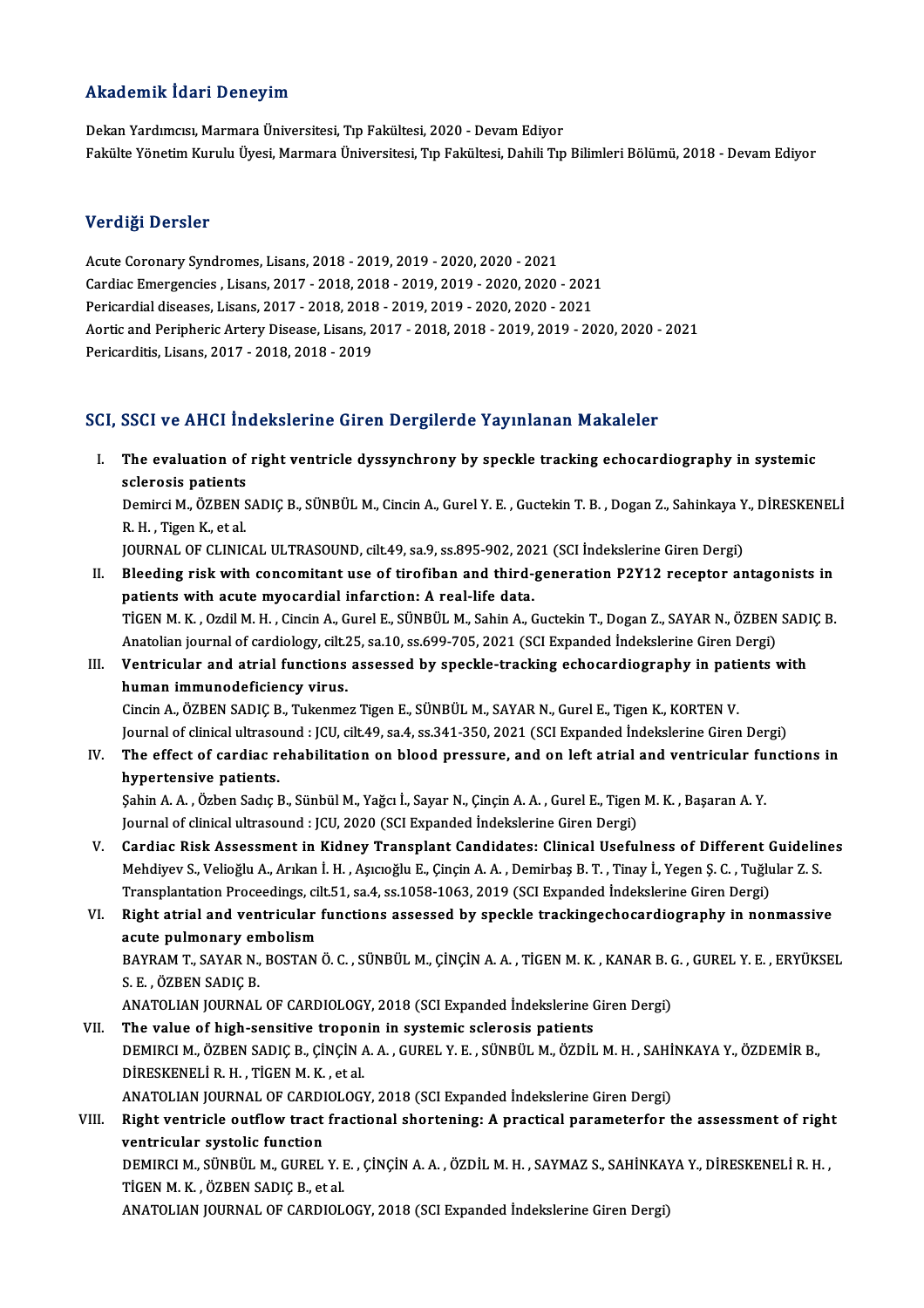- IX. Right ventricle mechanical dispersion in patients with systemic sclerosis<br>NEMIDCLM CURELLY E. SÜNRÜLM CINCIN A A. SAHINKAVA V. DIRESKENELLI Right ventricle mechanical dispersion in patients with systemic sclerosis<br>DEMIRCI M., GUREL Y. E. , SÜNBÜL M., ÇİNÇİN A. A. , ŞAHİNKAYA Y., DİRESKENELİ R. H. , ÖZDİL M. H. , TİGEN M. K.<br>ÖZREN SADIÇ R. SAYAR N Right ventricle mechani<br>DEMIRCI M., GUREL Y. E. , S<br>ÖZBEN SADIÇ B., SAYAR N.<br>ANATOLIAN IOUPNAL OF C DEMIRCI M., GUREL Y. E. , SÜNBÜL M., ÇİNÇİN A. A. , ŞAHİNKAYA Y., DİRESKENELİ R. H. ,<br>ÖZBEN SADIÇ B., SAYAR N.<br>ANATOLIAN JOURNAL OF CARDIOLOGY, 2018 (SCI Expanded İndekslerine Giren Dergi)<br>Subaquta aartis prasthatis mashan ÖZBEN SADIÇ B., SAYAR N.<br>ANATOLIAN JOURNAL OF CARDIOLOGY, 2018 (SCI Expanded Indekslerine Giren Dergi)<br>X. Subacute aortic prosthetic mechanical valve thrombosis complicated with acute coronary syndrome<br>Kanar B. G. Tigan K.
- ANATOLIAN JOURNAL OF CARDIOLOGY, 2018 (SCI Expanded Indekslerine Giren Dergi)<br>Subacute aortic prosthetic mechanical valve thrombosis complicated with acu<br>Kanar B. G. , Tigen K., Atas H., Cincin A., ÖZBEN SADIÇ B. Subacute aortic prosthetic mechanical valve thrombosis complicated with acute coronar<br>Kanar B. G. , Tigen K., Atas H., Cincin A., ÖZBEN SADIÇ B.<br>AMERICAN JOURNAL OF EMERGENCY MEDICINE, cilt.36, sa.10, 2018 (SCI İndekslerin
- AMERICAN JOURNAL OF EMERGENCY MEDICINE, cilt.36, sa.10, 2018 (SCI Indekslerine Giren Dergi)<br>XI. The impact of right ventricular function assessed by 2-dimensional speckle tracking AMERICAN JOURNAL OF EMERGENCY MEDICINE, cilt36, sa.10, 2018 (SCI Indekslerine Giren De<br>The impact of right ventricular function assessed by 2-dimensional speckle tracking<br>echocardiography on early mortality in patients wit The impact of right ventricular function assessed by 2-dimensional speck<br>echocardiography on early mortality in patients with inferior myocardial<br>Kanar B.G., TİGEN M. K., SÜNBÜL M., Cincin A., Atas H., KEPEZ A., ÖZBEN SADI echocardiography on early mortality in patients with inferior myocardial in<br>Kanar B. G. , TİGEN M. K. , SÜNBÜL M., Cincin A., Atas H., KEPEZ A., ÖZBEN SADIÇ B.<br>CLINICAL CARDIOLOGY, cilt.41, sa.3, ss.413-418, 2018 (SCI İnde CLINICAL CARDIOLOGY, cilt.41, sa.3, ss.413-418, 2018 (SCI Indekslerine Giren Dergi)
- Kanar B. G., TİGEN M. K., SÜNBÜL M., Cincin A., Atas H., KEPEZ A., ÖZBEN SADIÇ B.<br>CLINICAL CARDIOLOGY, cilt.41, sa.3, ss.413-418, 2018 (SCI İndekslerine Giren Dergi)<br>XII. Right ventricular global longitudinal strain as Right ventricular global longitudinal strain as a predictor of in-hospital mortality in particular proceedial infarction<br>acute inferior myocardial infarction<br>Kanar B. G. , Tigen K., Sadic B. O. , Sunbul M., Cincin A., Atas acute inferior myocardial infarction<br>Kanar B. G. , Tigen K., Sadic B. O. , Sunbul M., Cincin A., Atas H., Gurel E., Kepez A., Sari I.<br>EUROPEAN HEART JOURNAL, cilt.38, ss.288-289, 2017 (SCI İndekslerine Giren Dergi)<br>Heart F Kanar B. G. , Tigen K., Sadic B. O. , Sunbul M., Cincin A., Atas H., Gurel E., Kepez A., Sari I., Basaran Y.<br>EUROPEAN HEART JOURNAL, cilt.38, ss.288-289, 2017 (SCI İndekslerine Giren Dergi)<br>XIII. Heart Failure and Mortalit
- EUROPEAN HEART JOURNAL, cilt.38, ss.288-289, 2017 (SCI Indekslerine Giren Dergi)<br>Heart Failure and Mortality in Patients With Nonvalvular Atrial Fibrillation<br>Anticoagulant Therapy: A Single-Center Experience<br>SÜNBÜL M., Ogu Heart Failure and Mortality in Patients With Nonvalvular Atrial<br>Anticoagulant Therapy: A Single-Center Experience<br>SÜNBÜL M., Oguz M., Dogan Z., Atas H., Bozbay M., Cincin A., Agirbasli M.<br>CLINICAL AND APRLIED THROMPOSIS HE Anticoagulant Therapy: A Single-Center Experience<br>SÜNBÜL M., Oguz M., Dogan Z., Atas H., Bozbay M., Cincin A., Agirbasli M.<br>CLINICAL AND APPLIED THROMBOSIS-HEMOSTASIS, cilt.23, sa.5, ss.454-459, 2017 (SCI İndekslerine Gire SÜNBÜL M., Oguz M., Dogan Z., Atas H., Bozbay M., Cincin A., Agirbasli M.<br>CLINICAL AND APPLIED THROMBOSIS-HEMOSTASIS, cilt.23, sa.5, ss.454-459, 2017 (SCI İndekslerine Giren Dergi<br>XIV. Depression, anxiety, alexithymia and
- CLINICAL AND APPLIED THROMBOSIS-HEMOSTASIS, cilt.23, sa.5, ss.454-459, 20<br>Depression, anxiety, alexithymia and somatosensory sensitivity in pati<br>SAYAR N., YANARTAŞ Ö., Tigen K., ÖZBEN SADIÇ B., Ergun S., KEPEZ A., Cincin A XIV. Depression, anxiety, alexithymia and somatosensory sensitivity in patients with benign palpitation<br>SAYAR N., YANARTAŞ Ö., Tigen K., ÖZBEN SADIÇ B., Ergun S., KEPEZ A., Cincin A.<br>PSYCHIATRY AND CLINICAL PSYCHOPHARMACOL SAYAR N., YANARTAŞ Ö., Tigen K., ÖZBEN SADIÇ B., Ergun S., KEPEZ A., Cincin A. PSYCHIATRY AND CLINICAL PSYCHOPHARMACOLOGY, cilt.27, sa.2, ss.139-142, 2017 (SCI İndekslerine Giren<br>Dergi)<br>XV. Successful Treatment of Massive Pulmonary Embolism With Catheter-Directed Thrombolysis in a<br>Patient With Lympho
- Dergi)<br>Successful Treatment of Massive Pulmonary Embolism With Ca<br>Patient With Lymphocele: A Rare Cause of Thromboembolism<br>Cinsin A, Berbay M, Oruz M, Sobin A, TANIDIR V, MUTU II R Patient With Lymphocele: A Rare Cause of Thromboembolism<br>Cincin A., Bozbay M., Oguz M., Sahin A., TANIDIR Y., MUTLU B. AMERICAN JOURNAL OF THERAPEUTICS, cilt.23, sa.5, 2016 (SCI İndekslerine Giren Dergi) Cincin A., Bozbay M., Oguz M., Sahin A., TANIDIR Y., MUTLU B.<br>AMERICAN JOURNAL OF THERAPEUTICS, cilt.23, sa.5, 2016 (SCI İndekslerine Giren Dergi)<br>XVI. **Two-dimensional speckle tracking echocardiography is useful in ea**
- AMERICAN JOURNAL OF THERAPEUTICS, cilt.23, sa<br>Two-dimensional speckle tracking echocardie<br>impairment in patients with Crohn's disease<br><sup>Virmal: T.</sup> Sunbul M. Ginsin A. Vani T. Durmus E. B Two-dimensional speckle tracking echocardiography is useful in early detection of left ventricu<br>impairment in patients with Crohn's disease<br>Kivrak T., Sunbul M., Cincin A., Kani T., Durmus E., Banzragch M., Bozbay M., Aydi impairment in patients with Crohn's disease<br>Kivrak T., Sunbul M., Cincin A., Kani T., Durmus E., Banzragch M., Bozbay M., Aydin Y., Imeryuz N., Sari I., et al.<br>EUROPEAN REVIEW FOR MEDICAL AND PHARMACOLOGICAL SCIENCES, cilt Kivrak T., Sunbul M., Cincin A., Kani T., Durmus E., Banzragch M., Bozbay M., Aydin Y., Imeryuz N., Sari I., et al. EUROPEAN REVIEW FOR MEDICAL AND PHARMACOLOGICAL SCIENCES, cilt.20, sa.15, ss.3249-3254, 2016 (SCI<br>Indekslerine Giren Dergi)<br>XVII. Two-dimensional speckle tracking echocardiography is useful in early detection of left ventr
- indekslerine Giren Dergi)<br>Two-dimensional speckle tracking echocardie<br>impairment in patients with Crohn's disease.<br><sup>Virmak T.</sup> Sunbul M. Ginsin A.A., Kani T. Durmus E Two-dimensional speckle tracking echocardiography is useful in early detection of left ventricular<br>impairment in patients with Crohn's disease.<br>Kivrak T., Sunbul M., Cincin A. A. , Kani T., Durmus E., Banzragch M., Bozbay impairment in patients with Crohn's disease.<br>Kivrak T., Sunbul M., Cincin A. A. , Kani T., Durmus E., Banzragch M., Bozbay M., Aydin Y., Imeryuz N., Sari I., et al.<br>European review for medical and pharmacological sciences, Kivrak T., Sunbul M., Cincin A. A., Kani T., Durmus E., Banzragch M., Bozbay M., Aydin Y., Imeryuz N., Sari I., et al. European review for medical and pharmacological sciences, cilt.20, ss.3249-54, 2016 (SCI Expanded Indeksleri<br>Giren Dergi)<br>XVIII. Evaluation of left atrial volume and function in systemic sclerosis patients using speckle tr
- Giren Dergi)<br>Evaluation of left atrial volume and function in syst<br>and real-time three-dimensional echocardiography<br>Atas H. KEREZ A. Tigen K. Samadov E. Oren G. Gingin A. S Evaluation of left atrial volume and function in systemic sclerosis patients using speckle track:<br>and real-time three-dimensional echocardiography<br>Atas H., KEPEZ A., Tigen K., Samadov F., Ozen G., Cincin A., SÜNBÜL M., Boz and real-time three-dimensional echocardiography<br>Atas H., KEPEZ A., Tigen K., Samadov F., Ozen G., Cincin A., SÜNBÜL M., Bozbay M., Direskeneli H., Basaı<br>ANATOLIAN JOURNAL OF CARDIOLOGY, cilt.16, sa.5, ss.316-322, 2016 (SC Atas H., KEPEZ A., Tigen K., Samadov F., Ozen G., Cincin A., SÜNBÜL M., Bozbay M., Direskeneli H., Basaran Y.<br>ANATOLIAN JOURNAL OF CARDIOLOGY, cilt.16, sa.5, ss.316-322, 2016 (SCI İndekslerine Giren Dergi)<br>XIX. Is Dabigatr
- ANATOLIAN JOURNAL O<br>Is Dabigatran As Effee<br>Challenging Question<br>SÜNPÜL M. Cincin A. Me Is Dabigatran As Effective As Warfarin on<br>Challenging Question<br>SÜNBÜL M., Cincin A., Mammadov C., MUTLU B.<br>AMERICAN JOURNAL OF THERAPELITICS silt 23 Challenging Question<br>SÜNBÜL M., Cincin A., Mammadov C., MUTLU B.<br>AMERICAN JOURNAL OF THERAPEUTICS, cilt.23, sa.3, 2016 (SCI İndekslerine Giren Dergi)<br>Admission Glusese Level Prodists In besnital Mertality in Petients with

- SÜNBÜL M., Cincin A., Mammadov C., MUTLU B.<br>AMERICAN JOURNAL OF THERAPEUTICS, cilt.23, sa.3, 2016 (SCI İndekslerine Giren Dergi)<br>XX. Admission Glucose Level Predicts In-hospital Mortality in Patients with Acute Pulmona AMERICAN JOURNAL OF THERAPEUTICS, cilt.23, sa.3,<br>Admission Glucose Level Predicts In-hospital M<br>Who Were Treated with Thrombolytic Therapy<br>Borbay M. Uranal H. Aysar S. Or.A. Koskin M. Munat Admission Glucose Level Predicts In-hospital Mortality in Patients with Acute Pulmonary<br>Who Were Treated with Thrombolytic Therapy<br>Bozbay M., Uyarel H., Avsar S., Oz A., Keskin M., Murat A., Kaya A., Atas H., ÇİNÇİN A. A. Who Were Treated with Thrombolytic Therapy<br>Bozbay M., Uyarel H., Avsar S., Oz A., Keskin M., Murat A., Kaya A., Atas<br>LUNG, cilt.194, sa.2, ss.219-226, 2016 (SCI İndekslerine Giren Dergi)<br>Effect of asute sleep deprivation o
- XXI. Effect of acute sleep deprivation on left atrialmechanics assessed by three-dimensional echocardiography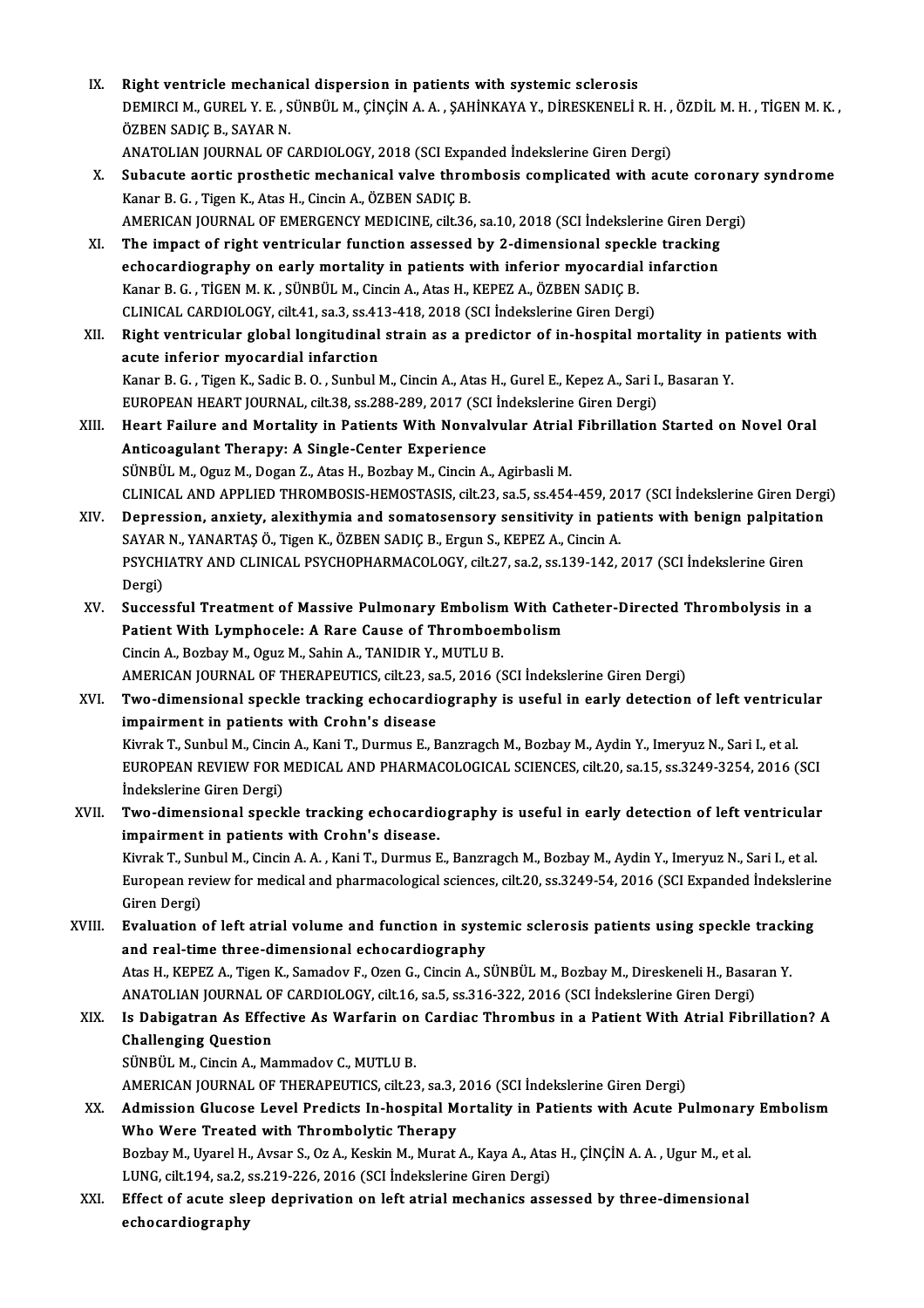Cincin A., SARI İ., SÜNBÜL M., KEPEZ A., Oguz M., Sert S., Sahin A., ÖZBEN SADIÇ B., Tigen K., Basaran Y.<br>SLEER AND RREATHING .silt 20, ss 1, ss 227, 225, 2016. (SCLİndekslerine Giren Dersi). Cincin A., SARI İ., SÜNBÜL M., KEPEZ A., Oguz M., Sert S., Sahin A., ÖZBEN SADIÇ B., Tige<br>SLEEP AND BREATHING, cilt.20, sa.1, ss.227-235, 2016 (SCI İndekslerine Giren Dergi)<br>Assessment of left etrisl volume and function in Cincin A., SARI İ., SÜNBÜL M., KEPEZ A., Oguz M., Sert S., Sahin A., ÖZBEN SADIÇ B., Tigen K., Basaran Y.<br>SLEEP AND BREATHING, cilt.20, sa.1, ss.227-235, 2016 (SCI İndekslerine Giren Dergi)<br>XXII. Assessment of left atrial

SLEEP AND BREATHING, cilt.20, sa.1, ss.227-235, 2016 (SCI Indekslerine Giren Dergi)<br>Assessment of left atrial volume and function in patients with psoriasis by using real time three-<br>dimensional echocardiography. Assessment of left atrial volume and function in patients with psoriasis by using real time three-<br>dimensional echocardiography.<br>Atas H., KEPEZ A., Bozbay M., SEÇKİN GENÇOSMANOĞLU D., Cincin A., SÜNBÜL M., Bozbay A.Y. , Da

di<mark>mensi</mark><br>Atas H., I<br>Ergun T.<br>Wiener l Atas H., KEPEZ A., Bozbay M., SEÇKİN GENÇOSMANOĞLU D., Cincin A., SÜNBÜL M., Bozbay A. Y. , Darvishova R.,<br>Ergun T.<br>Wiener klinische Wochenschrift, cilt.127, sa.21-22, ss.858-863, 2015 (SCI Expanded İndekslerine Giren Derg

- Ergun T.<br>Wiener klinische Wochenschrift, cilt.127, sa.21-22, ss.858-863, 2015 (SCI Expanded İndekslerine Giren I<br>XXIII. Right ventricular and atrial functions in patients with nonischemic dilated cardiomyopathy.<br>Tigen K. K Wiener klinische Wochenschrift, cilt.127, sa.21-22, ss.858-863, 2015 (SCI Expanded İndekslerine Giren<br>Right ventricular and atrial functions in patients with nonischemic dilated cardiomyopathy<br>Tigen K., Karaahmet T., Dunda Right ventricular and atrial functions in patients with nonischemic dilated cardiomyopathy.<br>Tigen K., Karaahmet T., Dundar C., Cincin A., ÖZBEN SADIÇ B., Guler A., Gurel E., SÜNBÜL M., Basaran Y.<br>Wiener klinische Wochensch Tigen K., Karaahmet T., Dundar C., Cincin A., ÖZBEN SADIÇ B., Guler A., Gurel E., SÜNBÜL M., Basaran Y.<br>Wiener klinische Wochenschrift, cilt.127, sa.21-22, ss.877-883, 2015 (SCI Expanded Indekslerine Giren Dergi)<br>XXIV. Per
- Wiener klinische Wochenschrift, cilt.127, sa.21-22,<br>Percutaneous and surgical removal of two cadevices that were implanted a long time ago Percutaneous and surgical removal of two cases of embolized totally implantable venous access devices that were implanted a long time ago<br>Atas H., Sari I., Cincin A., Tigen K. devices that were implanted a long time ago<br>Atas H., Sari I., Cincin A., Tigen K.<br>Anadolu Kardiyoloji Dergisi, cilt.15, sa.7, ss.586-591, 2015 (SCI Expanded İndekslerine Giren Dergi)<br>Bight ventricular function in bynertren

Atas H., Sari I., Cincin A., Tigen K.<br>Anadolu Kardiyoloji Dergisi, cilt.15, sa.7, ss.586-591, 2015 (SCI Expanded İndekslerine Giren Dergi)<br>XXV. Right ventricular function in hypertrophic cardiomyopathy: A speckle track Anadol<br>**Right**<br>study.<br>Gingin Right ventricular function in hypertrophic cardiomyopathy: A speckle track<br>study.<br>Cincin A., Tigen K., Karaahmet T., Dundar C., Gurel E., Bulut M., SÜNBÜL M., Basaran Y.<br>Anatalian iouunal of sardiology. silt 15, so 7, so 5

study.<br>Cincin A., Tigen K., Karaahmet T., Dundar C., Gurel E., Bulut M., SÜNBÜL M., Basaran Y.<br>Anatolian journal of cardiology, cilt.15, sa.7, ss.536-41, 2015 (SCI Expanded İndekslerine Giren Dergi)

XXVI. Effect of acute sleep deprivation on heart rate recovery in healthy young adults Anatolian journal of cardiology, cilt.15, sa.7, ss.536-41, 2015 (SCI Expanded Indekslerine (<br>Effect of acute sleep deprivation on heart rate recovery in healthy young adult<br>Cincin A., SARI İ., Oguz M., Sert S., Bozbay M., Effect of acute sleep deprivation on heart rate recovery in healthy young ad<br>Cincin A., SARI İ., Oguz M., Sert S., Bozbay M., Atas H., ÖZBEN SADIÇ B., Tigen K., Basara<br>SLEEP AND BREATHING, cilt.19, sa.2, ss.631-636, 2015 ( SLEEP AND BREATHING, cilt.19, sa.2, ss.631-636, 2015 (SCI İndekslerine Giren Dergi)

## XXVII. Acute effect of zoledronic acid infusion on atrial fibrillation development in patients with<br>osteoporosis

IlgezdiZ.D. ,Aktas I.,MetinF.D. ,KEPEZA.,OzkanF.U. ,SilteA.D. ,KaysinM.Y. ,KivrakT.,CincinA.,ERDOĞANO. osteoporosis<br>Ilgezdi Z. D. , Aktas I., Metin F. D. , KEPEZ A., Ozkan F. U. , Silte A. D. , Kaysin M. Y. , Kivrak T., Cincin A., E<br>ANATOLIAN JOURNAL OF CARDIOLOGY, cilt.15, sa.4, ss.320-324, 2015 (SCI İndekslerine Giren Der Ilgezdi Z. D., Aktas I., Metin F. D., KEPEZ A., Ozkan F. U., Silte A. D., Kaysin M. Y., Kivrak T., Cincin A., ERDOĞAN O<br>ANATOLIAN JOURNAL OF CARDIOLOGY, cilt.15, sa.4, ss.320-324, 2015 (SCI İndekslerine Giren Dergi)<br>XXVIII

ANATOLIAN JOURNAL OF CARDIOLOGY, cilt.15, sa.4, ss.320-324, 2015 (SCI İndekslerine Giren Dergi)<br>Giant left atrial myxoma with dual coronary supply presenting with recurrent stroke Patientin mit<br>großem Myxom des linken Vorh Giant left atrial myxoma with dual coronary supply presenting with recurrent stroke Patientin mit<br>großem Myxom des linken Vorhofs mit doppelter Koronararterienversorgung und rezidivierenden<br>Schlaganfällen großem Myxom des linken Vorhofs mit doppelter Koronararterie<br>Schlaganfällen<br>Akhundova A., Samedov F., Cincin A., Tigen K., Ispir S., Ahiskali A. R. , Sari I.<br>Hers silt 40, 82,2, 82,219, 220, 2015, (SCL Expanded Indekslerin Schlaganfällen<br>Akhundova A., Samedov F., Cincin A., Tigen K., Ispir S., Ahiskali A. R. , Sari I.<br>Herz, cilt.40, sa.2, ss.318-320, 2015 (SCI Expanded İndekslerine Giren Dergi)<br>Effect of witomin D. deficionay and sunnlamenta

Herz, cilt.40, sa.2, ss.318-320, 2015 (SCI Expanded Indekslerine Giren Dergi)

XXIX. Effect of vitamin D deficiency and supplementation on myocardial deformation parameters and<br>epicardial fat thickness in patients free of cardiovascular risk Effect of vitamin D deficiency and supplementation on myocardial deformation<br>epicardial fat thickness in patients free of cardiovascular risk<br>SÜNBÜL M., Bozbay M., Mammadov C., Cincin A., Atas H., Ozsenel E. B. , SARI İ., epicardial fat thickness in patients free of cardiovascular risk<br>SÜNBÜL M., Bozbay M., Mammadov C., Cincin A., Atas H., Ozsenel E. B. , SARI İ., Basaran Y.<br>INTERNATIONAL JOURNAL OF CARDIOVASCULAR IMAGING, cilt.31, sa.4, ss

SÜNBÜ<br>INTERI<br>Dergi)<br>A Gass INTERNATIONAL JOURNAL OF CARDIOVASCULAR IMAGING, cilt.31, sa.4, ss.765-772, 2015 (SCI Indekslerine<br>Dergi)<br>XXX. A Case of Iatrogenic Chordal Rupture after Transcatheter Aortic Valve Implantation Procedure

Dergi)<br>A Case of Iatrogenic Chordal Rupture after Transcatheter Aortic Valve Implantation Procedure<br>Requiring a Second Valve Requiring a Second Valve<br>Cincin A., Tigen K., SARI İ., SÜNBÜL M., Kartal F., Basaran Y.<br>JOURNAL OF HEART VALVE DISEASE, cilt.24, sa.1, ss.133-138, 2015 (SCI İndekslerine Giren Dergi)<br>Fyaluation of Cardiac Eunstian by Two D

Cincin A., Tigen K., SARI İ., SÜNBÜL M., Kartal F., Basaran Y.

### Cincin A., Tigen K., SARI İ., SÜNBÜL M., Kartal F., Basaran Y.<br>JOURNAL OF HEART VALVE DISEASE, cilt.24, sa.1, ss.133-138, 2015 (SCI İndekslerine Giren Dergi)<br>XXXI. Byaluation of Cardiac Function by Two-Dimensional Speckle JOURNAL OF HEART VALVE <mark>I</mark><br>Evaluation of Cardiac Fun<br>Ulcerative Colitis Patients<br>Cincin A. SÜNPÜLM, Kinnak Evaluation of Cardiac Function by Two-Dimensional Speckle Tracking Echocardiography in<br>Ulcerative Colitis Patients<br>Cincin A., SÜNBÜL M., Kivrak T., Atas H., SARI İ., Tigen K., Kani T., Akin H., Imeryuz N., Basaran Y.

Ulcerative Colitis Patients<br>Cincin A., SÜNBÜL M., Kivrak T., Atas H., SARI İ., Tigen K., Kani T., Akin H., Imeryuz N., Basaran Y.<br>Digestive Diseases and Sciences, cilt.59, sa.12, ss.3004-3011, 2014 (SCI Expanded İndeksleri Cincin A., SÜNBÜL M., Kivrak T., Atas H., SARI İ., Tigen K., Kani T., Akin H., Imeryuz N., Basaran Y.<br>Digestive Diseases and Sciences, cilt.59, sa.12, ss.3004-3011, 2014 (SCI Expanded Indekslerine Giren Dergi)<br>XXXII. Relat

## Digestive Diseases and Sciences, cilt.59, sa.12, ss.3004-3011, 2014 (SCI Expande<br>Relationship between obstructive sleep apnea-specific symptoms and order adenotonsillectomy in children with adenotonsillar hypertrophy<br>Cinsi Relationship between obstructive sleep<br>after adenotonsillectomy in children wi<br>Cincin A., Sakalli E., BAKIRCI E. M. , Dizman R.<br>INTERNATIONAL JOURNAL OF REDIATRIC O after adenotonsillectomy in children with adenotonsillar hypertrophy<br>Cincin A., Sakalli E., BAKIRCI E. M. , Dizman R.<br>INTERNATIONAL JOURNAL OF PEDIATRIC OTORHINOLARYNGOLOGY, cilt.78, sa.8, ss.1281-1287, 2014 (SCI

Cincin A., Sakalli E., BAKIR<br>INTERNATIONAL JOURNA<br>İndekslerine Giren Dergi)<br>Dinest Transanisal Impl INTERNATIONAL JOURNAL OF PEDIATRIC OTORHINOLARYNGOLOGY, cilt.78, sa.8, ss.1281-1287, 2014 (SCI<br>Indekslerine Giren Dergi)<br>XXXIII. Direct Transapical Implantation of an Endocardial Pacing Lead to the Left Ventricle: An Alter

İndekslerine Giren Dergi)<br>Direct Transapical Implantation of an Endocar<br>Pacing Site After Tricuspid Valve Replacement<br>AKK, Johin S. Cincin A. KARARMAZ A. ARSAN S. Direct Transapical Implantation of an Endc<br>Pacing Site After Tricuspid Valve Replacem<br>AK K., Isbir S., Cincin A., KARARMAZ A., ARSAN S.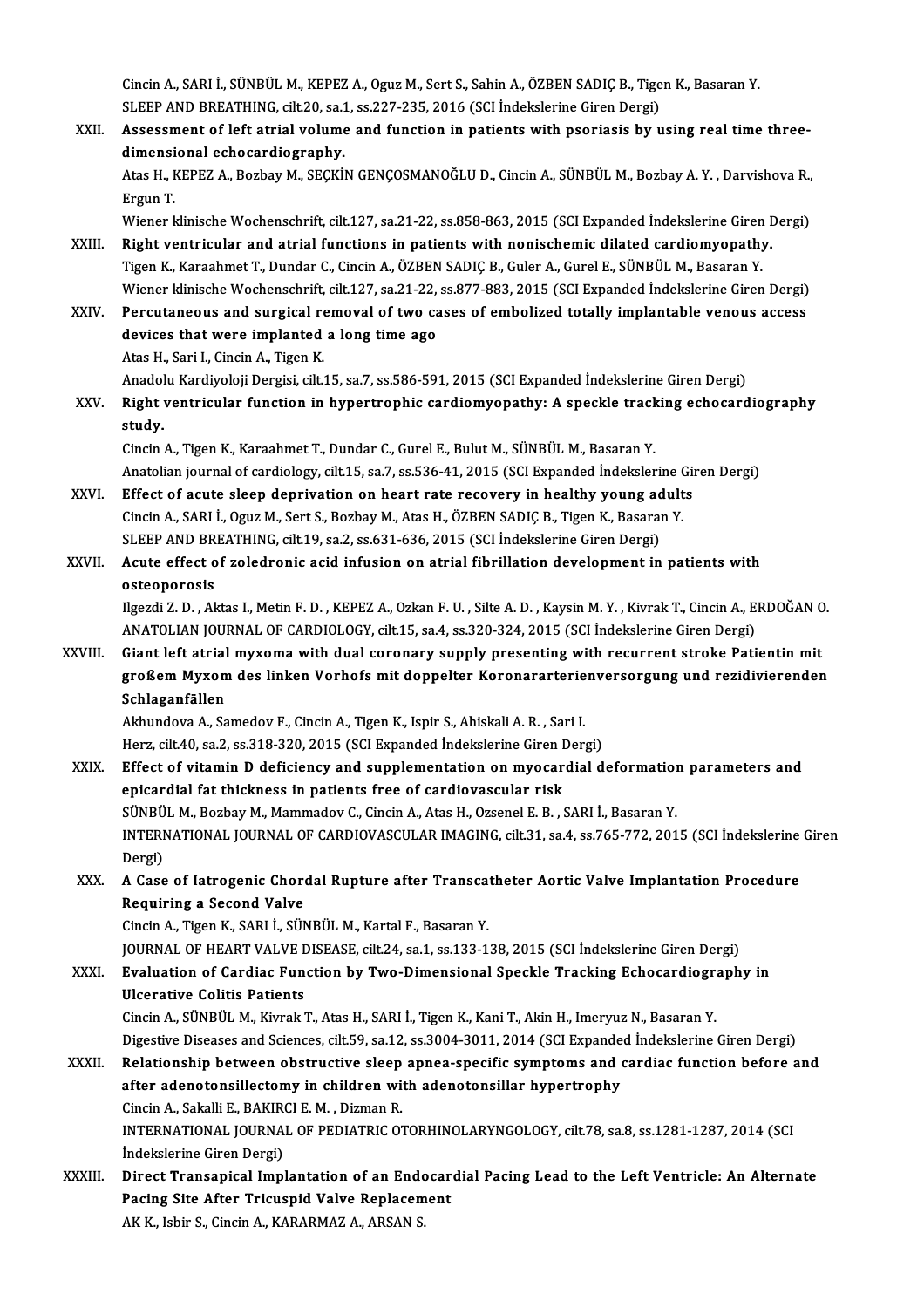JOURNAL OF CARDIAC SURGERY, cilt.29, sa.2, ss.290-292, 2014 (SCI İndekslerine Giren Dergi)<br>Perisandiacentesis in patients with thrombosutanenia and hish international nerms

| <b>XXXIV</b>  | JOURNAL OF CARDIAC SURGERY, cilt.29, sa.2, ss.290-292, 2014 (SCI Indekslerine Giren Dergi)                                                |
|---------------|-------------------------------------------------------------------------------------------------------------------------------------------|
|               | Pericardiocentesis in patients with thrombocytopenia and high international normalized ratio: Case<br>report and review of the literature |
|               | KEPEZ A., SARI İ., Cincin A., Tigen K.                                                                                                    |
|               | Platelets, cilt.25, sa.2, ss.140-141, 2014 (SCI Expanded Indekslerine Giren Dergi)                                                        |
|               |                                                                                                                                           |
| XXXV.         | Neutrophil to lymphocyte and platelet to lymphocyte ratio in patients with dipper versus non-dipper                                       |
|               | hypertension                                                                                                                              |
|               | SÜNBÜL M., Gerin F., Durmus E., Kivrak T., SARI İ., Tigen K., Cincin A.                                                                   |
|               | Clinical and Experimental Hypertension, cilt.36, sa.4, ss.217-221, 2014 (SCI Expanded Indekslerine Giren Dergi)                           |
| <b>XXXVI</b>  | Right ventricular metastasis of lung cancer: Persistent ST-segment elevation and constrictive                                             |
|               | physiology                                                                                                                                |
|               | Cincin A., Samedov F., Sari I., Sunbul M., Tigen K., Mutlu B.                                                                             |
|               | Herz, cilt.39, sa.1, ss.166-170, 2014 (SCI Expanded Indekslerine Giren Dergi)                                                             |
| <b>XXXVII</b> | Myocarditis patient with left ventricular, right atrial, and pericardial thrombi: Successful treatment                                    |
|               | with warfarin                                                                                                                             |
|               | Sunbul M., Tigen K., Sari I., Cincin A., Atas H.                                                                                          |
|               | Herz, cilt.39, sa.3, ss.403-404, 2014 (SCI Expanded Indekslerine Giren Dergi)                                                             |
| XXXVIII.      | Acute proximal left anterior descending artery occlusion with de Winter sign                                                              |
|               | Samadov F., Akaslan D., Cincin A., Tigen K., SARI İ.                                                                                      |
|               | American Journal of Emergency Medicine, cilt.32, sa.1, 2014 (SCI Expanded Indekslerine Giren Dergi)                                       |
| <b>XXXIX</b>  | Left ventricular and atrial functions in hypertrophic cardiomyopathy patients with very high LVOT                                         |
|               | gradient: A speckle tracking echocardiographic study                                                                                      |
|               | Tigen K., SÜNBÜL M., Karaahmet T., Dundar C., ÖZBEN SADIÇ B., Guler A., Cincin A., Bulut M., SARI İ., Basaran Y                           |
|               | Echocardiography, cilt.31, sa.7, ss.833-841, 2014 (SCI Expanded Indekslerine Giren Dergi)                                                 |
| XL.           | Regional myocardial dysfunction assessed by two-dimensional speckle tracking echocardiography in                                          |
|               | systemic sclerosis patients with fragmented QRS complexes                                                                                 |
|               | Tigen K., SÜNBÜL M., Ozen G., Durmus E., Kivrak T., Cincin A., ÖZBEN SADIÇ B., Atas H., Direskeneli H., Basaran Y.                        |
|               | Journal of Electrocardiology, cilt.47, sa.5, ss.677-683, 2014 (SCI Expanded İndekslerine Giren Dergi)                                     |
| XLI.          | Evaluation of arterial stiffness and hemodynamics by oscillometric method in patients with systemic                                       |
|               | sclerosis                                                                                                                                 |
|               | SÜNBÜL M., Tigen K., Ozen G., Durmus E., Kivrak T., Cincin A., KEPEZ A., Atas H., Direskeneli H., Basaran Y.                              |
|               | Wiener Klinische Wochenschrift, cilt.125, sa.15-16, ss.461-466, 2013 (SCI Expanded İndekslerine Giren Dergi)                              |
| XLII.         | Right ventricular and atrial functions in patients with non-ischemic dilated cardiomyopathy                                               |
|               | Cincin A., Tigen K., Karaahmet T., Dundar C., Ozben B., Guler A., Bulut M., Basaran Y.                                                    |
|               | EUROPEAN JOURNAL OF HEART FAILURE, cilt.12, 2013 (SCI Indekslerine Giren Dergi)                                                           |
| XLIII.        | Pleural Fluid Amino-Terminal Brain Natriuretic Peptide in Patients With Pleural Effusions                                                 |
|               | Cincin A., Abul Y., ÖZBEN SADIÇ B., Tanrikulu A., Topaloglu N., Ozgul G., KARAKURT S., Oktay A.                                           |
|               | RESPIRATORY CARE, cilt.58, sa.2, ss.313-319, 2013 (SCI Indekslerine Giren Dergi)                                                          |
| XLIV.         | Diagnostic utility of specific electrocardiographical parameters in predicting left ventricular function                                  |
|               | Cincin A, ÖZBEN SADIÇ B, ERDOĞAN O.                                                                                                       |
|               | EXPERIMENTAL & CLINICAL CARDIOLOGY, cilt.17, sa.4, ss.210-214, 2012 (SCI İndekslerine Giren Dergi)                                        |
| XLV.          | ECG IN PREDICTING LEFT VENTRICULAR EJECTION FRACTION                                                                                      |
|               | Cincin A., Ozben B., Erdogan O.                                                                                                           |
|               | INTERNATIONAL JOURNAL OF CARDIOLOGY, cilt.147, 2011 (SCI Indekslerine Giren Dergi)                                                        |
| XLVI.         | THE EFFECT OF NEBIVOLOL TREATMENT ON ENDOTHELIAL AND ERECTILE FUNCTIONS IN                                                                |
|               | <b>HYPERTENSIVE MEN</b>                                                                                                                   |
|               | Ozben B., Kefeli U., Cincin A., Baykan O., Ozgur O., Akbal C., Basaran Y., Yesildag O.                                                    |
|               | INTERNATIONAL JOURNAL OF CARDIOLOGY, cilt.147, 2011 (SCI İndekslerine Giren Dergi)                                                        |
| XLVII.        | SHORT TERM EFFECTS OF GNRH AGONISTS ON PLASMA FIBRINOLYTIC SYSTEM IN METASTATIC                                                           |
|               | PROSTATE CANCER                                                                                                                           |
|               | Baykan O., Cincin A., Tekin A., Sengor F., Demir M., Agirbasli M.                                                                         |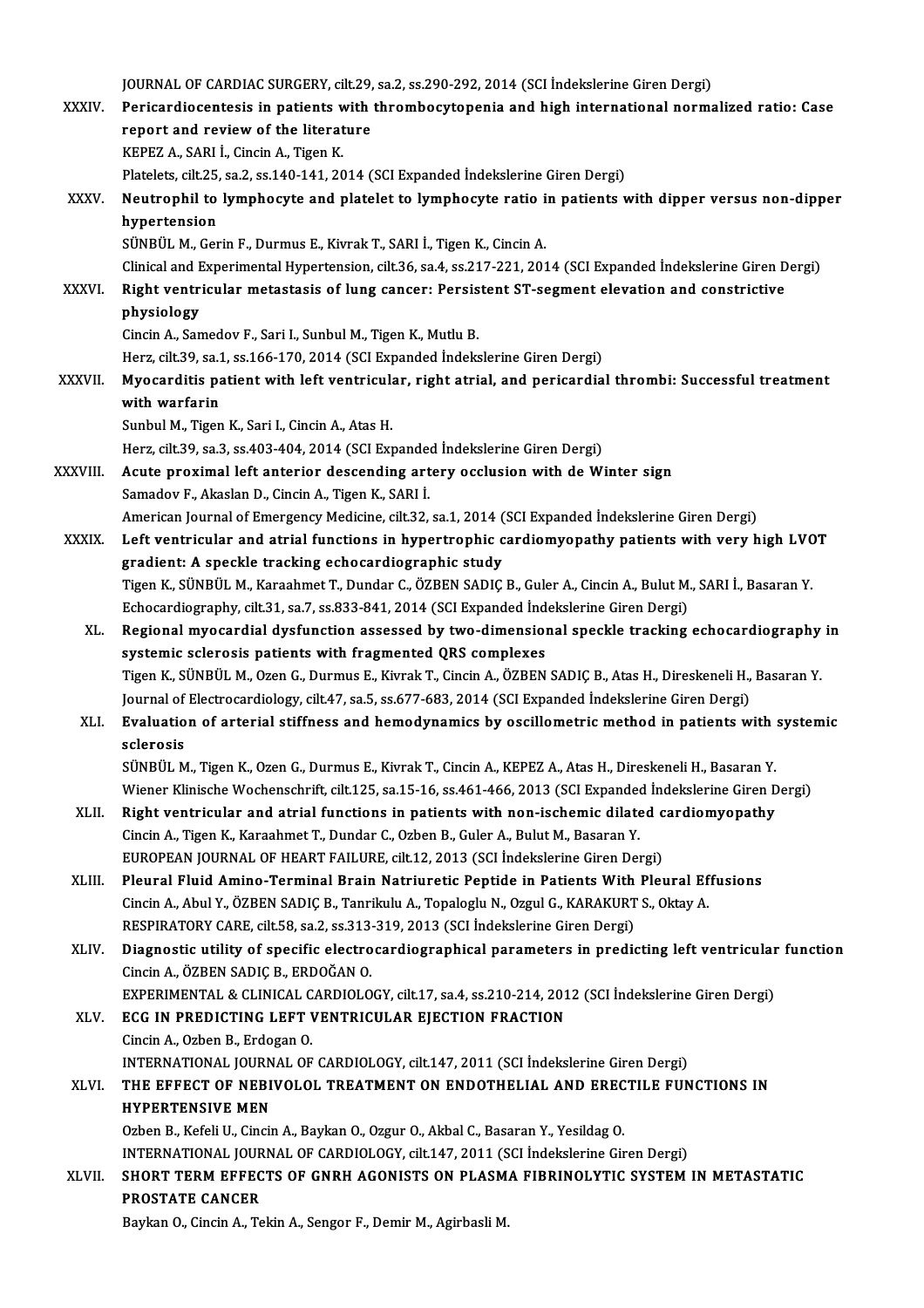ATHEROSCLEROSIS SUPPLEMENTS, cilt.9, sa.1, ss.119,2008 (SCI İndekslerineGirenDergi)

ATHEROSCLEROSIS SUPPLEMENTS, cilt.9, sa.1, ss.119, 2008 (SCI indekslerine Giren Dergi)<br>XLVIII. Short-term effects of angiotensin receptor blockers on blood pressure control, and plasma<br>inflammatery and fibringlytic paramat ATHEROSCLEROSIS SUPPLEMENTS, cilt.9, sa.1, ss.119, 2008 (SCI İndekslerine Giren Dergi)<br>Short-term effects of angiotensin receptor blockers on blood pressure control, and plasma<br>inflammatory and fibrinolytic parameters in p Short-tern<br>inflammate<br>inhibitors<br>Agirbaali M inflammatory and fibrinolytic parameters in patients taking angiotensin-converting enzyme<br>inhibitors<br>Agirbasli M., Cincin A., Baykan O. A.

inhibitors<br>Agirbasli M., Cincin A., Baykan O. A.<br>JOURNAL OF THE RENIN-ANGIOTENSIN-ALDOSTERONE SYSTEM, cilt.9, sa.1, ss.22-26, 2008 (SCI İndekslerine Giren<br>Persi) Agirbas<br>JOURN<br>Dergi)<br>Agute JOURNAL OF THE RENIN-ANGIOTENSIN-ALDOSTERONE SYSTEM, cil<br>Dergi)<br>XLIX. Acute pancreatitis associated with the use of peginterferon<br>Ordoson O. Taban V. Ginsin A. Imeruus N. Tegun N.

Dergi)<br>Acute pancreatitis associated with the use of peginterferon<br>Ozdogan O., Tahan V., Cincin A., Imeryuz N., Tozun N. PANCREAS, cilt.34, sa.4, ss.485-487, 2007 (SCI İndekslerine Giren Dergi)

#### Diğer Dergilerde Yayınlanan Makaleler

Iger Dergilerde Yayınlanan Makaleler<br>I. A case with heart failure mimicking Covid-19 pneumonia: Role of clinical and chest CT findings in<br>differential diganesis differential diagnosis<br>differential diagnosis<br>dožen z il EDI VATANSI A case with heart failure mimicking Covid-19 pneumonia: Role of clinical and chest C<br>differential diagnosis<br>doğan z., İLERİ VATANSEVER Ç., YILDIRIM Ç., ATAŞ H., ÇİNÇİN A. A. , ÖZBEN SADIÇ B., MUTLU B.<br>Turk Kardiyalaji Dama

differential diagnosis<br>doğan z., İLERİ VATANSEVER Ç., YILDIRIM Ç., ATAŞ H., ÇİNÇİN A. A. , ÖZBEN SADIÇ B., MUTLU B.<br>Turk Kardiyoloji Dernegi Arsivi-Archives of the Turkish Society of Cardiology, 2020 (Diğer Kurumların Hake doğan z., İl<br>Turk Kard<br>Dergileri)<br>Perautanı Turk Kardiyoloji Dernegi Arsivi-Archives of the Turkish Society of Cardiology, 2020 (Diğer Kurumların Hake<br>Dergileri)<br>II. Percutaneous Extraction of the Completely FracturedGuiding Catheter from the Tortuous Iliac<br>Artery b

Dergileri)<br>Percutaneous Extraction of the Co<br>Artery by usingGoose Neck Snare<br>YESU DAČ O. CINCIN A A., KEPEZ A. A Percutaneous Extraction of the Complete<br>Artery by usingGoose Neck Snare<br>YEŞİLDAĞ O., ÇİNÇİN A.A., KEPEZ A., ATAŞ H.<br>Annak of Clinical Case Bonerts, silt 2019, sa 3. Artery by usingGoose Neck Snare<br>YEŞİLDAĞ O., ÇİNÇİN A. A. , KEPEZ A., ATAŞ H.<br>Annals of Clinical Case Reports, cilt.2018, sa.3, ss.1513, 2018 (Diğer Kurumların Hakemli Dergileri)

YEŞİLDAĞ O., ÇİNÇİN A. A. , KEPEZ A., ATAŞ H.<br>Annals of Clinical Case Reports, cilt.2018, sa.3, ss.1513, 2018 (Diğer Kurumların Hakemli Dergileri)<br>III. A case of double-chambered right ventricle diagnosed by cardiac ma Annals of Clinical<br>A case of double<br>catheterization<br>vesimană ouver catheterization<br>YEŞİLDAĞ O., KEPEZ A., SÜNBÜL M., ÇİNÇİN A. A. , ATAŞ H.

Folia Cardiologica, cilt.12, ss.187-190, 2017 (Diğer Kurumların Hakemli Dergileri)

- IV. Assessment of Time and Frequency Domain Parameters of Heart Rate Variability and Interictal Folia Cardiologica, cilt.12, ss.187-190, 2017 (Diğer Kurumların Hakemli Dergileri)<br>Assessment of Time and Frequency Domain Parameters of Heart Rate Variability and Interi<br>Cardiac Rhythm Abnormalities in Drug naïve Patients KILINÇÖ., CINCIN A., PEHLIVAN A., MİDİ İ., KEPEZ A., AĞAN YILDIRIM K. Cardiac Rhythm Abnormalities in Drug naïve Patients with Idiopathic Generalized I<br>KILINÇ Ö., CINCIN A., PEHLIVAN A., MİDİ İ., KEPEZ A., AĞAN YILDIRIM K.<br>Journal of Epilepsy Research, cilt.6, sa.1, ss.22-27, 2016 (Diğer Kur Journal of Epilepsy Research, cilt.6, sa.1, ss.22-27, 2016 (Diğer Kurumların Hakemli Dergileri)
- V. Arterial stiffness parameters associated with vitamin D deficiency and supplementation in patients SÜNBÜL M., Cincin A., Bozbay M., Mammadov C., Atas H., Ozsenel E. B., SARI İ., Basaran Y. TURK KARDIYOLOJI DERNEGI ARSIVI-ARCHIVES OF THE TURKISH SOCIETY OF CARDIOLOGY, cilt.44, sa.4, ss.281-SÜNBÜL M., Cincin A., Bozbay M., Mammad<br>TURK KARDIYOLOJI DERNEGI ARSIVI-ARCH<br>288, 2016 (ESCI İndekslerine Giren Dergi)<br>A Gase of Desempensated Heart Failu
- VI. A Case of Decompensated Heart Failure Due to Prosthetic Valve Dysfunction: Quick Diagnosis with 288, 2016 (ESC)<br>A Case of Dec<br>Fluoroscopy<br>Cincin A A C Fluoroscopy<br>ÇİNÇİN A. A. , ÖZBEN SADIÇ B., Atas H., Tigen K.<br>JOURNAL OF EMERGENCY MEDICINE CASE REPORTS, cilt.6, sa.3, ss.63-65, 2015 (ESCI İndekslerine Giren Dergi)<br>HEALTH BISKS OF MIJSLIM BILGBIMAGE

ÇİNÇİN A.A., ÖZBEN SADIÇ B., Atas H., Tigen K.

VII. HEALTH RISKS OF MUSLIM PILGRIMAGE<br>KOCAKAYA O., Kocakaya D., Tufan A., Cincin A. **JOURNAL OF EMERGENCY MEDICINE CASE RE<br>HEALTH RISKS OF MUSLIM PILGRIMAGE<br>KOCAKAYA O., Kocakaya D., Tufan A., Cincin A.<br>NOBEL MEDICUS, gilt 11, sp.2, sp.12, 19, 2015 (** 

NOBEL MEDICUS, cilt.11, sa.2, ss.13-18, 2015 (ESCI İndekslerine Giren Dergi)

- VIII. HAC DÖNEMİNDE KARŞILAŞILAN SAĞLIK RİSKLERİ KOCAKAYAO.,KOCAKAYAD.,TUFANA.,ÇİNÇİNA.A. Nobel Medicus, cilt.11, ss.13-18, 2015 (ESCI İndekslerine Giren Dergi) KOCAKAYA O., KOCAKAYA D., TUFAN A., ÇİNÇİN A. A.<br>Nobel Medicus, cilt.11, ss.13-18, 2015 (ESCI İndekslerine Giren Dergi)<br>IX. Evaluation of Association Between Hyperlipidemia and Heart Rate Variability in Subjects Without<br>An
- Nobel Medicus, cilt.11, ss.13-18, 2015<br>Evaluation of Association Between<br>Apparent Cardiovascular Disease<br>Kapar A. Dečar 7. Mammadov C. Cine Evaluation of Association Between Hyperlipidemia and Heart Rate Variability in Subjects With<br>Apparent Cardiovascular Disease<br>Kepez A., Doğan Z., Mammadov C., Çinçin A.A. , Ataş H., Sünbül M., Kıvrak T., Topçu M., Mutlu B.,

Apparent Cardiovascular Disease<br>Kepez A., Doğan Z., Mammadov C., Çinçin A. A. , Ataş H., Sünbül M., Kıvrak T., Topçu M., Mutlu B., Erdoğan O.<br>Koşuyolu Heart Journal, cilt.18, sa.1, ss.29-33, 2015 (Diğer Kurumların Hakemli

X. Koroner arter revaskülarizasyonu uygulanan hastalarda SYNTAX skorlama sisteminin erken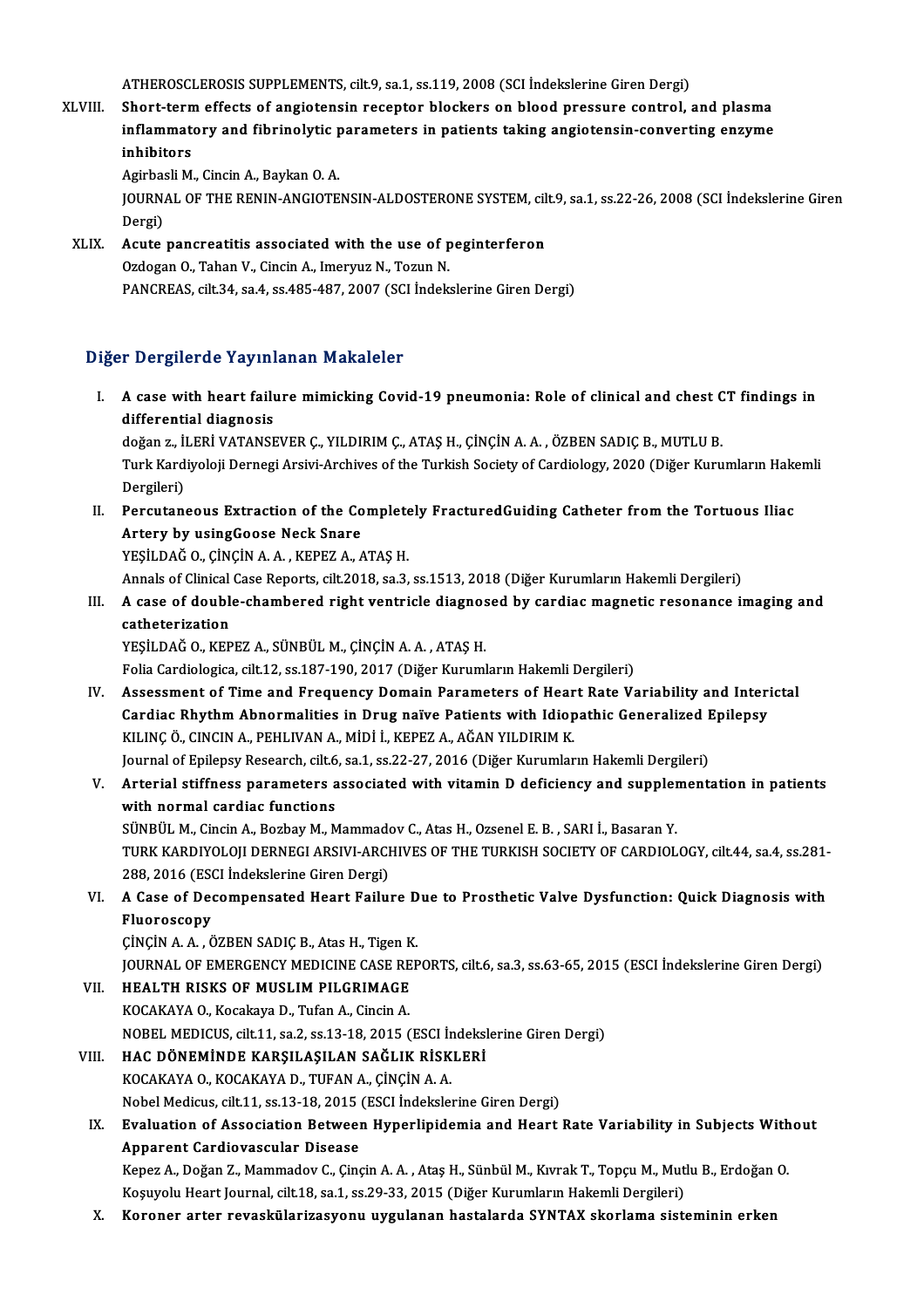dönemsonlanım noktalarını belirlemedeki rolü BAYKAN O., ÇİNÇİN A. A., KEFELİ U., CAYMAZH. O. Türk Girişimsel Kardiyoloji Dergisi, cilt.18, sa.2, ss.30-40, 2014 (Diğer Kurumların Hakemli Dergileri) BAYKAN O., ÇİNÇİN A. A. , KEFELİ U., CAYMAZ H. O.<br>Türk Girişimsel Kardiyoloji Dergisi, cilt.18, sa.2, ss.30-40, 2014 (Diğer Kurumların Ha<br>XI. Girişimsel kardiyoloji laboratuvarında üç boyutlu ekokardiyografinin yeri<br>CİNCİN Türk Girişimsel Kardiyolo<br>Girişimsel <mark>kardiyoloji l</mark><br>ÇİNÇİN A. A. , TİGEN M. K.<br>Türkiye Klinikleri Kardiye Girişimsel kardiyoloji laboratuvarında üç boyutlu ekokardiyografinin yeri<br>ÇİNÇİN A. A. , TİGEN M. K.<br>Türkiye Klinikleri Kardiyoloji Özel Dergisi, cilt.6, sa.2, ss.15-24, 2013 (Hakemsiz Dergi)<br>Antitrombosit tedavide yeni il

ÇİNÇİN A. A. , TİGEN M. K.<br>Türkiye Klinikleri Kardiyoloji Özel Dergisi, o<br>XII. Antitrombosit tedavide yeni ilaçlar<br>AĞIRBAŞLI M. A. , GÜVENC H., ÇİNÇİN A. A. Türkiye Klinikleri Kardiyoloji Özel Dergisi, (<br><mark>Antitrombosit tedavide yeni ilaçlar</mark><br>AĞIRBAŞLI M. A. , GÜVENÇ H., ÇİNÇİN A. A.<br>TURK KARDIYOLOU DERNECLARSIYLARCI TURK KARDIYOLOJI DERNEGI ARSIVI-ARCHIVES OF THE TURKISH SOCIETY OF CARDIOLOGY, cilt.38, sa.5, ss.369-378, 2010 (Diğer Kurumların Hakemli Dergileri)

#### Kitap & Kitap Bölümleri

- I. Bölüm23: Atriyal Fibrilasyon ÇİNÇİNA.A. ,TUFANÇİNÇİNA. Bölum 23: Atriyal Fibrilasyon<br>ÇİNÇİN A. A. , TUFAN ÇİNÇİN A.<br>Geriatri, Yaşlı Sağlığı ve Hastalıkları, Prof. Dr. Zekeriya Ülger, Prof. Dr. Ü. Deniz Erdinçler, Prof. Dr. Mehmet Akif ÇİNÇİN A. A. , TUFAN ÇİNÇİN A.<br>Geriatri, Yaşlı Sağlığı ve Hastalıkları, Prof. Dr. Zekeriya Ülger,<br>Karan, Editör, Hipokrat Yayınevi, İstanbul, ss.299-309, 2020<br>Pulmanon binestansiyanda radvalajilı tanı Geriatri, Yaşlı Sağlığı ve Hastalıkları, Prof. Dr. Zel<br>Karan, Editör, Hipokrat Yayınevi, İstanbul, ss.299<br>II. Pulmoner hipertansiyonda radyolojik tanı<br>CiMSIT C. CiNCIN A.A
- Karan, Editör, Hipokrat Yayınevi, İstanbul, ss.299-309, 2020<br>II. Pulmoner hipertansiyonda radyolojik tanı<br>ÇİMŞİT Ç., ÇİNÇİN A. A. Güncel Pulmoner Hipertansiyon, İbrahim Keleş, Editör, AKADEMİ YAYINEVİ, İstanbul, ss.33-36, 2014

# Guncer Pulmoner Hiperlansiyon, ibrahim Keleş, Edilor, AKADEMI TATINEVI, Islanbu<br>Hakemli Kongre / Sempozyum Bildiri Kitaplarında Yer Alan Yayınlar

akemli Kongre / Sempozyum Bildiri Kitaplarında Yer Alan<br>I. Sleep quality paradox in patients with coronary artery disease<br>SÜNPÜL M Süstelint CÜCTEKİN M.Y. Sünbül ardın a CİNCİN A.A. S SİNIY IYONGLO 7 OSINPOLYUN DIYATI INYELPINI INU TOFTININ TUYININI<br>Sleep quality paradox in patients with coronary artery disease<br>SÜNBÜL M., güçtekin t., GÜCTEKİN M.Y. , sünbül aydın e., ÇİNÇİN A. A. , gürel e., KANAR B. G. Sleep quality parad<br>SÜNBÜL M., güçtekin t<br>SADIÇ B., TİGEN M. K.<br>25. Uluslararası Katılı SÜNBÜL M., güçtekin t., GÜCTEKİN M. Y. , sünbül aydın e., ÇİNÇİN A. A. , gürel e., KANAR B. G. , SAYAR N<br>SADIÇ B., TİGEN M. K.<br>35. Uluslararası Katılımlı Türk Kardiyoloji Kongresi, Antalya, Türkiye, 3 - 06 Ekim 2019, cilt. SADIÇ B., TİGEN M. K.<br>35. Uluslararası Katılımlı Türk Kardiyoloji Kongresi, Antalya, Türkiye, 3 - 06 Ekim 2019, cilt.22, ss.110<br>II. Body mass index is inversely correlated with severity of coronary artery disease

35. Uluslararası Katılımlı Türk Kardiyoloji Kongresi, Antalya, Türkiye, 3 - 06 Ekim 2019, cilt.22, ss.110<br>Body mass index is inversely correlated with severity of coronary artery disease<br>SÜNBÜL M., güçtekin t., GÜCTEKİN M. Bo<br>SÜ<br>25 SÜNBÜL M., güçtekin t., GÜCTEKİN M. Y. , ÇİNÇİN A. A. , gürel e., KANAR B. G. , SAYAR N., ÖZBEN SADIÇ<br>K.<br>35. Uluslararası Katılımlı Türk Kardiyoloji Kongresi, Antalya, Türkiye, 3 - 06 Ekim 2019, cilt.22, ss.106<br>Baraytanaya

K.<br>35. Uluslararası Katılımlı Türk Kardiyoloji Kongresi, Antalya, Türkiye, 3 - 06 Ekim 2019, cilt.22, ss.106<br>III. Percutanous treatment of iatrogenic pseudoaneurysms withhuman thrombin injection one center<br>avnoriones 35. Uluslarar<br>Percutanou<br>experience<br>Cincin A A Percutanous treatment of iatrogenic pseudoaneurysms withhuman thrombin injection of<br>experience<br>Çinçin A. A. , Öztürk Ü., Gurel E., Sünbül M., Sayar N., Özben Sadıç B., Şahin A. A. , Birkan Y., Tigen M. K.<br>25th Turkish Card

experience<br>Çinçin A. A. , Öztürk Ü., Gurel E., Sünbül M., Sayar N., Özben Sadıç B., Şahin A. A. , Birkan Y., Tigen M. K.<br>35th Turkish Cardiology Congress With International Participation, Antalya, Türkiye, 3 - 06 Ekim 2019

- Cinçin A. A. , Öztürk Ü., Gurel E., Sünbül M., Sayar N., Özben Sadıç B., Şahin A. A. , Birkan Y., Tigen M. K.<br>35th Turkish Cardiology Congress With International Participation, Antalya, Türkiye, 3 06 Ekim 2019<br>IV. Endoth 35th Turkish Cardiology Congress<br>Endothelial functions and and<br>hormone replacement therapy<br>fistav Ö. Ticen M. K. Cincin A. A Endothelial functions and and carotid artery intima media thickness in transgender females before<br>hormone replacement therapy<br>ÜSTAY Ö., TİGEN M. K. , ÇİNÇİN A. A. , SÜNBÜL M., Gurel E., ŞAHİN A. A. , ELBASAN O., ÖZBEN SADI hormone replacement therapy<br>ÜSTAY Ö., TİGEN M. K. , ÇİNÇİN A. A. , SÜNBÜL M., Gurel E., ŞAHİN A. A. , ELBASAN O., Ö<br>35th Turkish Cardiology Congress With International Participation, 3 - 06 Ekim 2019<br>Left atrial and right USTAY Ö., TIGEN M. K., ÇİNÇİN A. A., SÜNBÜL M., Gurel E., ŞAHİN A. A., ELBASAN O., ÖZBEN SADIÇ B., SAYAR N.<br>35th Turkish Cardiology Congress With International Participation, 3 - 06 Ekim 2019<br>V. Left atrial and right atria
- 35th Turkish Cardiology Congress With International Participation, 3 06 Ekim 2019<br>V. Left atrial and right atrial functions in transgender females before hormone replacement therapy<br>assessed by 2D-speckle-tracking echoca Left atrial and right atrial functions in transgender females before hormone replacement therapy<br>assessed by 2D-speckle-tracking echocardiography<br>TİGEN M. K. , ÇİNÇİN A. A. , SÜNBÜL M., Gurel E., ŞAHİN A. A. , ÜSTAY Ö., EL assessed by 2D-speckle-tracking echocardiography<br>TİGEN M. K. , ÇİNÇİN A. A. , SÜNBÜL M., Gurel E., ŞAHİN A. A. , ÜSTAY Ö., ELBASAN O., Ö<br>35th Turkish Cardiology Congress With International Participation, 3 - 06 Ekim 2019<br>P TİGEN M. K., ÇİNÇİN A. A., SÜNBÜL M., Gurel E., ŞAHİN A. A., ÜSTAY Ö., ELBASAN O., ÖZBEN SADIÇ B., SAYAR N.<br>35th Turkish Cardiology Congress With International Participation, 3 - 06 Ekim 2019<br>VI. Phasic right and left atri
- 35th Turkish Cardiology Congress With International Phasic right and left atrial functions in dia<br>by 2D-speckle tracking echocardiography<br>SAHIN A A LÜSTAV Ö, ELPASAN O, Günban G Phasic right and left atrial functions in diabetic patients and non-diabetic obese individuals assesse<br>by 2D-speckle tracking echocardiography<br>ŞAHİN A. A. , ÜSTAY Ö., ELBASAN O., Günhan G., ÖZBEN SADIÇ B., TİGEN M. K. , Çİ by 2D-speckle tracking echocardiography<br>ŞAHİN A. A. , ÜSTAY Ö., ELBASAN O., Günhan G., ÖZBEN SADIÇ B., TİGEN M. K. , ÇİNÇİN A. A. , SÜNBÜL M., Gurel E.,<br>SAYAR N.

35th Turkish Cardiology Congress With International Participation, 3 - 06 Ekim 2019

VII. Right atrial and ventricle functions in diabetic patients and non-diabetic obese individuals assessed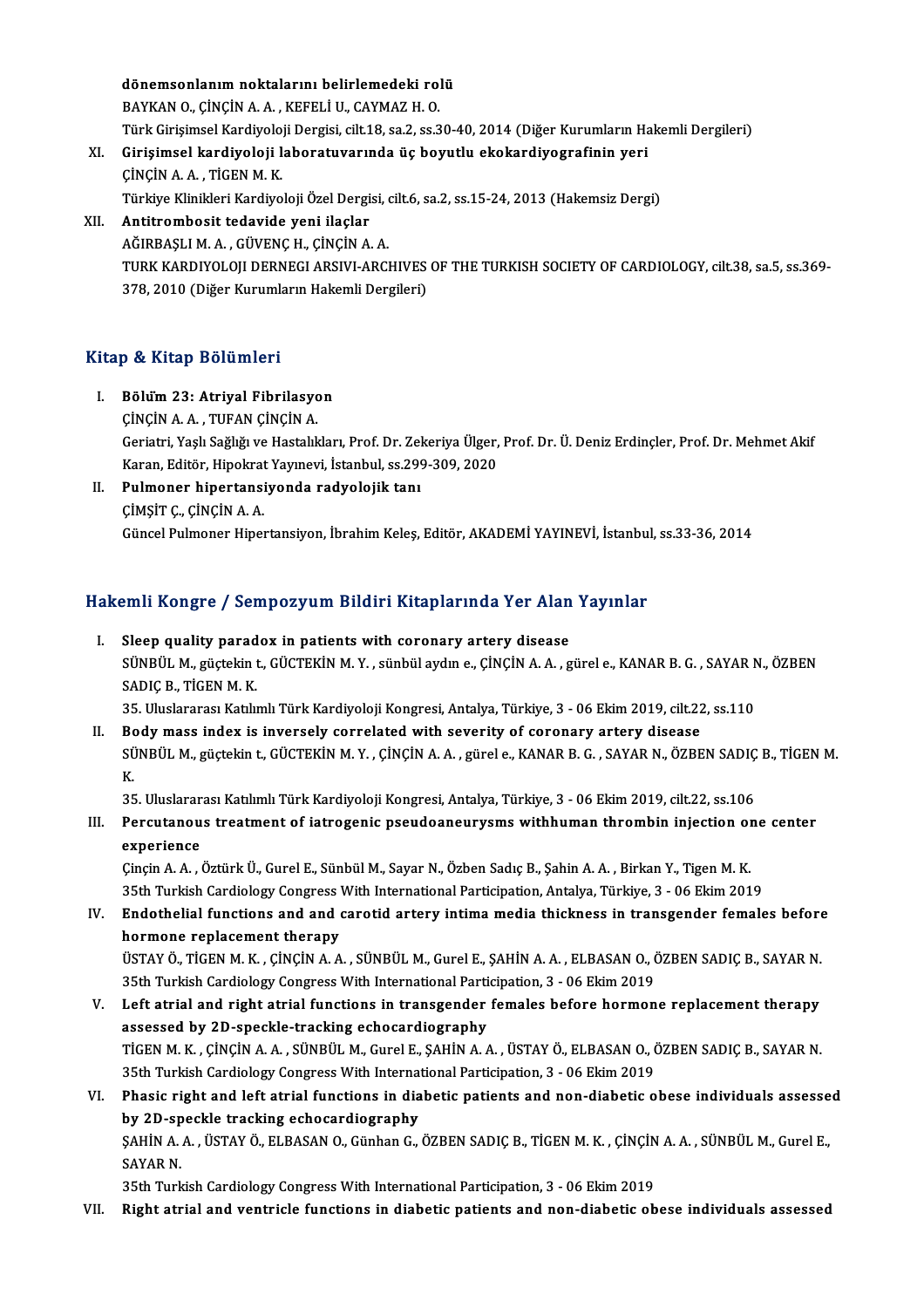by 2D-speckle tracking echocardiography

by 2D-speckle tracking echocardiography<br>Gurel E., ŞAHİN A. A. , SAYAR N., ÖZBEN SADIÇ B., TİGEN M. K. , ÇİNÇİN A. A. , SÜNBÜL M., ELBASAN O., günhan g<br>ÜSTAY Ö by 2D-sp<br>Gurel E., Ş<br>ÜSTAY Ö.<br><sup>25th Turl</sub></sup> Gurel E., ŞAHİN A. A. , SAYAR N., ÖZBEN SADIÇ B., TİGEN M. K. , ÇİNÇİN A. A. , SÜNBÜL<br>ÜSTAY Ö.<br>35th Turkish Cardiology Congress With International Participation, 3 - 06 Ekim 2019<br>Suhtle left and right ventrievlar dygfungti

35th Turkish Cardiology Congress With International Participation, 3 - 06 Ekim 2019

- USTAY Ö.<br>35th Turkish Cardiology Congress With International Participation, 3 06 Ekim 2019<br>VIII. Subtle left and right ventricular dysfunction in patients with human immunodeficiency virus<br>assessed by speckle-tracking ec Subtle left and right ventricular dysfunction in patients with human immunodeficiency virus<br>assessed by speckle-tracking echocardiography<br>ÇİNÇİN A.A., ÖZBEN SADIÇ B., TİGEN E., SÜNBÜL M., ŞAHİN A.A., SAYAR N., Gurel E., Tİ assessed by speckle-tracking echocardiography<br>CiNCiN A. A. , ÖZBEN SADIC B., TİGEN E., SÜNBÜL M., ŞAHİN A. A. , SAYAR N., Gurel E.,<br>35th Turkish Cardiology Congress With International Participation, 3 - 06 Ekim 2019<br>Left v CINCIN A. A. , ÖZBEN SADIC B., TIGEN E., SÜNBÜL M., ŞAHIN A. A. , SAYAR N., Gurel E., TIGEN M. K. , KORTEN V.<br>35th Turkish Cardiology Congress With International Participation, 3 - 06 Ekim 2019<br>IX. Left ventricle mechanica
	- 35th Turkish Cardiology Congress With International Left ventricle mechanical dispersion in dia<br>by 2D-speckle tracking echocardiography<br>ÖZPEN SADIC B. SAVAR N. ÜSTAV Ö. Günban G Left ventricle mechanical dispersion in diabetic patients and non-diabetic obese individuals asses<br>by 2D-speckle tracking echocardiography<br>ÖZBEN SADIÇ B., SAYAR N., ÜSTAY Ö., Günhan G., ELBASAN O., TİGEN M. K. , SÜNBÜL M., by 2D-speckle tracking echocardiography<br>ÖZBEN SADIÇ B., SAYAR N., ÜSTAY Ö., Günhan G., ELBASAN O., TİGEN M. K. , SÜNBÜL |<br>ŞAHİN A. A.<br>35th Turkish Cardiology Congress With International Participation, 3 - 06 Ekim 2019 ÖZBEN SADIÇ B., SAYAR N., ÜSTAY Ö., Günhan G., ELBASAN O., TIGEN M. K., SÜNBÜL M., Gurel E., ÇİNÇİN A. A.,
	- X. VARFARİN KULLANIMINA BAĞLI SPONTAN SPİNAL SUBDURAL HEMATOM CavadovT.,Pınar E.,ErdoğanO.,GüvençY.,ÇinçinA.A. ,HarmanF. VARFARİN KULLANIMINA BAĞLI SPONTAN SPİNAL SUBDURAL HEMATOM<br>Cavadov T., Pınar E., Erdoğan O., Güvenç Y., Çinçin A. A. , Harman F.<br>Türk Nöroşirürji Derneği 33. Bilimsel Kongresi, Antalya, Türkiye, 11 - 14 Nisan 2019, cilt.29
	- XI. Varfarin kullanımına bağlı spinal subdural hematom.<br>Cavadov T., ERDOĞAN O., PINAR E., GÜVENC Y., CİNCİN A. A., HARMAN F. Türk Nöroşirürji Derneği 33. Bilimsel Kongresi, Antalya, Türkiye, 11 - 14 l<br>Varfarin kullanımına bağlı spinal subdural hematom.<br>Cavadov T., ERDOĞAN O., PINAR E., GÜVENÇ Y., ÇİNÇİN A. A. , HARMAN F.<br>Türk Nörosirii Derneği 3 Türk Nöroşirji Derneği 33. Bilimsel Kongresi, Türkiye, 11 - 14 Nisan 2019
- Cavadov T., ERDOĞAN O., PINAR E., GÜVENÇ Y., ÇİNÇİN A. A. , HARMAN F.<br>Türk Nöroşirji Derneği 33. Bilimsel Kongresi, Türkiye, 11 14 Nisan 2019<br>XII. Cardiac Risk Assessment in Kidney Transplant Candidates: Clinical Use Türk Nöroşirji Derneği 33. Bilimsel Kongresi, Türkiye, 11 - 14 Nisan 2019<br>Cardiac Risk Assessment in Kidney Transplant Candidates: Clinical U<br>VELİOĞLU A., Mehdiyev S., ARIKAN H., AŞICIOĞLU E., ÇİNÇİN A. A. , Tuglular S.<br>Am Cardiac Risk Assessment in Kidney Transplant Candidates: Clinical Usefulness of Different Guide<br>VELİOĞLU A., Mehdiyev S., ARIKAN H., AŞICIOĞLU E., ÇİNÇİN A. A. , Tuglular S.<br>American Transplant Congress (ATC), Massachusett VELİOĞLU A., Mehdiyev S., ARIKAN H., AŞICIOĞLU E., ÇİNÇİN A. A. , Tuglular S.<br>American Transplant Congress (ATC), Massachusetts, Amerika Birleşik Devletleri, 1 - 05 Haziran 2019, cilt.19,<br>ss.964-965
- XIII. EVALUATION OF ACUTE EFFECT OF HEMODIALYSIS ON BIATRIALFUNCTIONS IN END-STAGE RENAL DISEASE PATIENTS ASSESSED BYTWO-DIMENSIONAL SPECKLE-TRACKING ECHOCARDIOGRAPHY EVALUATION OF ACUTE EFFECT OF HEMODIALYSIS ON BIATRIALFUNCTIONS IN END-STAGE RENAL<br>DISEASE PATIENTS ASSESSED BYTWO-DIMENSIONAL SPECKLE-TRACKING ECHOCARDIOGRAPHY<br>SAYAR N., ÖZBEN SADIÇ B., ÇİNÇİN A. A. , SÜNBÜL M., Gurel E., DI<br>SA<br>A. SAYAR N., ÖZBEN SADIÇ B., ÇİNÇİN A. A. , SÜNBÜL M., Gurel E., ÖZDİL M. H. , TİGEN M. K. , ŞAHİN A. A.<br>A.<br>15th International Congress of Update in Cardiology and Cardiovascular Surgery, 27 - 30 Mart 2019<br>RICHT ATRIAL VOLUME

A.<br>15th International Congress of Update in Cardiology and Cardiovascular Surgery,<br>XIV. RIGHT ATRIAL VOLUME AND PHASIC FUNCTIONS IN HEALTHYSMOKERS<br>67PEN SADIC B. SAVAR N. PAVRAM.T. CAN POSTAN Ö. EDVÜKSELS E. SÜNPÜL 15th International Congress of Update in Cardiology and Cardiovascular Surgery, 27 - 30 Mart 2019<br>RIGHT ATRIAL VOLUME AND PHASIC FUNCTIONS IN HEALTHYSMOKERS<br>ÖZBEN SADIÇ B., SAYAR N., BAYRAM T., CAN BOSTAN Ö., ERYÜKSEL S. E RIGHT ATRIAL VOI<br>ÖZBEN SADIÇ B., SAY<br>Gurel E., TİGEN M. K.<br>15th International Co ÖZBEN SADIÇ B., SAYAR N., BAYRAM T., CAN BOSTAN Ö., ERYÜKSEL S. E. , SÜNBÜL M., ÇİNÇİN A. A. , Ş<br>Gurel E., TİGEN M. K.<br>15th International Congress of Update in Cardiology and Cardiovascular Surgery, 27 - 30 Mart 2019<br>THE B Gurel E., TIGEN M. K.<br>15th International Congress of Update in Cardiology and Cardiovascular Surgery, 27 - 30 Mart 20:<br>XV. THE RIGHT ATRIAL AND VENTRICULAR FUNCTIONS ASSESSED BYSPECKLE TRACKING

15th International Congress of Update in Cardiology and Cardiovascular Surgery, 27<br>THE RIGHT ATRIAL AND VENTRICULAR FUNCTIONS ASSESSED BYSPECKLE<br>ECHOCARDIOGRAPHY IN PATIENTS WITH ACUTE PULMONARY EMBOLISM<br>ÖZPEN SADIC B. SAV THE RIGHT ATRIAL AND VENTRICULAR FUNCTIONS ASSESSED BYSPECKLE TRACKING<br>ECHOCARDIOGRAPHY IN PATIENTS WITH ACUTE PULMONARY EMBOLISM<br>ÖZBEN SADIÇ B., SAYAR N., BAYRAM T., CAN BOSTAN Ö., ERYÜKSEL S. E. , Gurel E., ÇİNÇİN A. A. ECHOCARDIOGRAPHY<br>ÖZBEN SADIÇ B., SAYAR<br>SÜNBÜL M., TİGEN M. K.<br>15th International Concu ÖZBEN SADIÇ B., SAYAR N., BAYRAM T., CAN BOSTAN Ö., ERYÜKSEL S. E. , Gurel E., ÇİNÇİN A. A. , ŞAHİ<br>SÜNBÜL M., TİGEN M. K.<br>15th International Congress of Update in Cardiology and Cardiovascular Surgery, 27 - 30 Mart 2019<br>HE

```
SÜNBÜL M., TIGEN M. K.<br>15th International Congress of Update in Cardiology and Cardiovascular Surgery, 27 - 30 N<br>XVI. HEART RATE VARIABILITY IN PATIENTS WITH ACUTE PULMONARY EMBOLISM<br>ÖZEEN SADIC B. SAVAR N. PAYRAM T. SÜNRÜ
                 15th International Congress of Update in Cardiology and Cardiovascular Surgery, 27 - 30 Mart 2019<br>HEART RATE VARIABILITY IN PATIENTS WITH ACUTE PULMONARY EMBOLISM<br>ÖZBEN SADIÇ B., SAYAR N., BAYRAM T., SÜNBÜL M., CAN BOSTAN 
                 H<mark>EART RATE VA</mark><br>ÖZBEN SADIÇ B., S<br>TİGEN M. K. , et al.<br>15th International
                 ÖZBEN SADIÇ B., SAYAR N., BAYRAM T., SÜNBÜL M., CAN BOSTAN Ö., ÇİNÇİN A. A. , Gurel E., ÖZDİL M.<br>TİGEN M. K. , et al.<br>15th International Congress of Update in Cardiology and Cardiovascular Surgery, 27 - 30 Mart 2019<br>EVALUA
TIGEN M. K., et al.<br>15th International Congress of Update in Cardiology and Cardiovascular Surgery, 27 - 30 Mart 2019<br>27 NIMENSION OF ACUTE EFFECT OF HEMODIALYSIS ON RIGHT VENTRICLE FUNCTION BY TWO-<br>28 NIMENSIONAL SPECKLE,
```

```
15th International Congress of Update in Cardiology and Cardiovas<br>EVALUATION OF ACUTE EFFECT OF HEMODIALYSIS ON RIG<br>DIMENSIONAL SPECKLE- TRACKING ECHOCARDIOGRAPHY
EVALUATION OF ACUTE EFFECT OF HEMODIALYSIS ON RIGHT VENTRICLE FUNCTION BY TWO-<br>DIMENSIONAL SPECKLE- TRACKING ECHOCARDIOGRAPHY<br>SAYAR N., ÖZBEN SADIÇ B., ŞAHİN A. A. , ÖZDİL M. H. , SÜNBÜL M., ÇİNÇİN A. A. , Gurel E., TİGEN
```
DI<br>SA<br>A. SAYAR N., ÖZBEN SADIÇ B., ŞAHİN A. A. , ÖZDİL M. H. , SÜNBÜL M., ÇİNÇİN A. A. , Gurel E., TİGEN M. K.<br>A.<br>15th International Congress of Update in Cardiology and Cardiovascular Surgery, 27 - 30 Mart 2019<br>A.NEW BARAMETER EOR

- A.<br>15th International Congress of Update in Cardiology and Cardiovascular Surgery, 27 30 Mart 2019<br>XVIII. A NEW PARAMETER FOR THE ASSESSMENT OF RIGHT VENTRICLE ARTERIO-VENTRICULAR<br>COUPLING IN CHRONIC HEMODIALYSIS RATIENT 15th International Congress of Update in Cardiology and Cardiovascular Surgery<br>A NEW PARAMETER FOR THE ASSESSMENT OF RIGHT VENTRICLE ARTE<br>COUPLING IN CHRONIC HEMODIALYSIS PATIENTS: TAPSE/SPAP RATIO A NEW PARAMETER FOR THE ASSESSMENT OF RIGHT VENTRICLE ARTERIO-VENTRICULAR<br>COUPLING IN CHRONIC HEMODIALYSIS PATIENTS: TAPSE/SPAP RATIO<br>SAYAR N., ÖZBEN SADIÇ B., ÖZDİL M. H. , Gurel E., SÜNBÜL M., ÇİNÇİN A. A. , ŞAHİN A. A. COUPLING IN CHRONIC HEMODIALYSIS PATIENTS: TAPSE/SPAP RATIO<br>SAYAR N., ÖZBEN SADIÇ B., ÖZDİL M. H. , Gurel E., SÜNBÜL M., ÇİNÇİN A. A. , ŞAHİN A. A. , VELİOĞLU A<br>15th International Congress of Update in Cardiology and Cardi SAYAR N., ÖZBEN SADIÇ B., ÖZDİL M. H. , Gurel E., SÜNBÜL M., ÇİNÇİN A. A. , ŞAHİN A. A. , VELİOĞLU A., TİGEN M<br>15th International Congress of Update in Cardiology and Cardiovascular Surgery, 27 - 30 Mart 2019<br>XIX. RIGH
-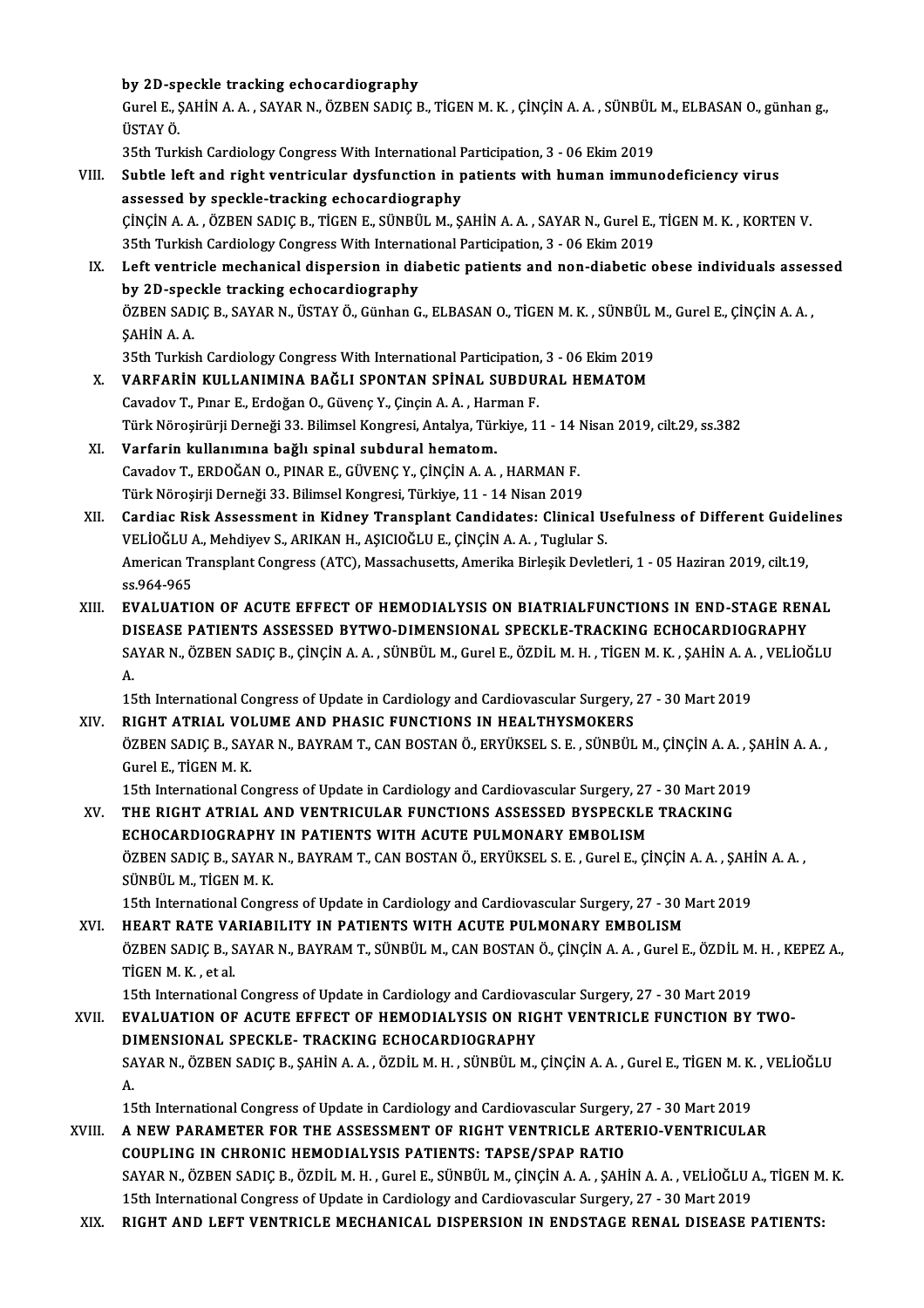#### DOES HEMODIALYSIS HAVEACUTE EFFECT ON THIS NEWPARAMETER?

DOES HEMODIALYSIS HAVEACUTE EFFECT ON THIS NEW PARAMETER?<br>SAYAR N., ÖZBEN SADIÇ B., TİGEN M. K. , ÖZDİL M. H. , Gurel E., ÇİNÇİN A. A. , ŞAHİN A. A. , VELİOĞLU A., SÜNBÜL<br>M DC<br>SA<br>M. SAYAR N., ÖZBEN SADIÇ B., TİGEN M. K. , ÖZDİL M. H. , Gurel E., ÇİNÇİN A. A. , ŞAHİN A. A. , VELİOĞLI<br>M.<br>15th International Congress of Update in Cardiology and Cardiovascular Surger, 27 - 30 Mart 2019<br>THE ACUTE EEEECT OF

15th International Congress of Update in Cardiology and Cardiovascular Surger, 27 - 30 Mart 2019

## M.<br>15th International Congress of Update in Cardiology and Cardiovascular Surger, 27 - 30 Mart 2019<br>XX. THE ACUTE EFFECT OF HEMODIALYSIS ON PLASMA HS- TROPONIN T LEVELS IN END-STAGE RENAL<br>DISEASE PATIENTS THE ACUTE EFFECT OF HEMODIALYSIS ON PLASMA HS- TROPONİN T LEVELS IN END-STAGE RENAL<br>DISEASE PATIENTS<br>SAYAR N., ÖZBEN SADIÇ B., ÇİNÇİN A. A. , SÜNBÜL M., Gurel E., ŞAHİN A. A. , ÖZDİL M. H. , TİGEN M. K. , VELİOĞLU<br>A

DI<br>SA<br>A. SAYAR N., ÖZBEN SADIÇ B., ÇİNÇİN A. A. , SÜNBÜL M., Gurel E., ŞAHİN A. A. , ÖZDİL M. H. , TİGEN M. K.<br>A.<br>15th International Congress of Update in Cardiology and Cardiovascular Surgery, 27 - 30 Mart 2019<br>THE ACUTE EEEECT OF

15th International Congress of Update in Cardiology and Cardiovascular Surgery, 27 - 30 Mart 2019

## A.<br>15th International Congress of Update in Cardiology and Cardiovascular Surgery, 27 - 30 Mart 2019<br>XXI. THE ACUTE EFFECT OF HEMODIALYSIS ON PLASMA NT-PRO BNP LEVELS IN PATIENTS WITH END-<br>STAGE RENAL DISEASE

SAYAR N., ÖZBEN SADIÇ B., ÖZDİL M. H. , SÜNBÜL M., ÇİNÇİN A. A. , Gurel E., ŞAHİN A. A. , TİGEN M. K. , VELİOĞLU<br>A. ST<br>SA<br>A.

15th International Congress of Update in Cardiology and Cardiovascular Surger, 27 - 30 Mart 2019

#### XXII. LEFT ATRIAL VOLUME AND PHASIC FUNCTIONS IN HEALTHYSMOKERS

15th International Congress of Update in Cardiology and Cardiovascular Surger, 27 - 30 Mart 2019<br>LEFT ATRIAL VOLUME AND PHASIC FUNCTIONS IN HEALTHYSMOKERS<br>ÖZBEN SADIÇ B., SAYAR N., BAYRAM T., CAN BOSTAN Ö., ERYÜKSEL S. E. LEFT ATRIAL VOLI<br>ÖZBEN SADIÇ B., SAY<br>Gurel E., TİGEN M. K.<br>15th International Co ÖZBEN SADIÇ B., SAYAR N., BAYRAM T., CAN BOSTAN Ö., ERYÜKSEL S. E. , ŞAHİN A. A. , ÇİNÇİN A. A. , ;<br>Gurel E., TİGEN M. K.<br>15th International Congress of Update in Cardiology and Cardiovascular Surgery, 27 - 30 Mart 2019<br>Su

## Gurel E., TİGEN M. K.<br>15th International Congress of Update in Cardiology and Cardiovascular Surgery, 27 - 30 Mart 2019<br>XXIII. Successful Middle Cerebral Artery Mechanical Thrombectomy and Carotid Stent Implantation In 15th International Congress of Update in<br>Successful Middle Cerebral Artery N<br>Patient With Acute Ischemic Stroke<br>SÜNPÜLM TIGENM V. GUBELV E. G Successful Middle Cerebral Artery Mechanical Thrombectomy and Carotic<br>Patient With Acute Ischemic Stroke<br>SÜNBÜL M., TİGEN M. K. , GUREL Y. E. , ÇİNÇİN A. A. , ŞAHİN A. A. , BALTACIOĞLU F.<br>APIC 2019 Meeting / Advanced Perip

Patient With Acute Ischemic Stroke<br>SÜNBÜL M., TİGEN M. K. , GUREL Y. E. , ÇİNÇİN A. A. , ŞAHİN A. A. , BALTACIOĞLU F.<br>APIC 2019 Meeting / Advanced Peripheral Interventions Course Acute Stroke Intervention Course, 21 - 23 Ş SÜNBI<br>APIC 2<br>2019<br>Seave

### XXIV. Sequential Below-The-Knee Intervention In A Hemodialysis Patient with Critical Limb Ischemia 2019<br>Sequential Below-The-Knee Intervention In A Hemodialysis Patient with Critical L<br>ÇİNÇİN A.A., GUREL Y.E., SÜNBÜL M., ŞAHİN A.A., SAYAR N., ÖZBEN SADIÇ B., TİGEN M.K.<br>ARIÇ 2019 Meeting / Advanced Perinberal Interventio APIC 2019 Meeting / Advanced Peripheral Interventions Course Acute Stroke Intervention Course, 21 - 23 Şubat 2019 CINCI<br>APIC 2<br>2019<br>The e

### XXV. The effect of smoking on left atrial volume and phasic functions in healthy subjects 2019<br>The effect of smoking on left atrial volume and phasic functions in healthy subjects<br>ÖZBEN SADIÇ B., can bostancı ö., BAYRAM T., SÜNBÜL M., ÇİNÇİN A. A. , TİGEN M. K. , KANAR B. G. , ERYÜKSEL S. E. ,<br>Türel 9. SAYAR N The effect of sm<br>ÖZBEN SADIÇ B., c<br>gürel e., SAYAR N.<br>24th Turkish Card

ÖZBEN SADIÇ B., can bostancı ö., BAYRAM T., SÜNBÜL M., ÇİNÇİN A. A. , TİGEN M. K. , KANAR B. G. , ERYÜKSEL S<br>gürel e., SAYAR N.<br>34th Turkish Cardiology Congress With International Participation, Antalya, Türkiye, 20 - 23 E gürel e., SAYAR N.<br>34th Turkish Cardiology Congress With International Participation, Antalya, Türkiye, 20 - 23 Ekim 2018, cilt.20,<br>ss.107-108 34th Turkish Cardiology Congress With International Participation, Antalya, Türkiye, 20<br>SS.107-108<br>XXVI. Heart rate variability in patients with acute submassivepulmonary embolism<br>RAXIPAM T. SAXAR N. ROSTAN Ö.C. SÜNRÜLM Cİ

## ss.107-108<br>Heart rate variability in patients with acute submassivepulmonary embolism<br>BAYRAM T., SAYAR N., BOSTAN Ö. C. , SÜNBÜL M., ÇİNÇİN A. A. , TİGEN M. K. , GÜREL E., KEPEZ A., ÖZDİL M. H. ,<br>FRYÜKSEL S. E., et al Heart rate variabili<br>BAYRAM T., SAYAR N.<br>ERYÜKSEL S. E. , et al.<br>24. Uluelerares: Katlu BAYRAM T., SAYAR N., BOSTAN Ö. C. , SÜNBÜL M., ÇİNÇİN A. A. , TİGEN M. K. , GÜREL E., KEPEZ A., ÖZDİL I<br>ERYÜKSEL S. E. , et al.<br>34. Uluslararası Katılımlı Türk Kardiyoloji Kongresi, Antalya, Türkiye, 20 - 23 Ekim 2018, cil

## ERYÜKSEL S. E. , et al.<br>34. Uluslararası Katılımlı Türk Kardiyoloji Kongresi, Antalya, Türkiye, 20 - 23 Ekim 2018, cilt.20, ss.92-93<br>XXVII. Right ventricle outflow tract fractional shortening: A practical parameter for 34. Uluslararası Katılımlı Türk Ka<br>Right ventricle outflow tract<br>ventricular systolic function<br>demirgi m. SÜNPÜL M. Curel F Right ventricle outflow tract fractional shortening: A practical parameter for the assessment of right<br>ventricular systolic function<br>demirci m., SÜNBÜL M., Gurel E., ÇİNÇİN A.A. , ÖZDİL M. H. , SAYMAZ S., şahinkaya y., DİR

ventricular systolic function<br>demirci m., SÜNBÜL M., Gurel E., ÇİNÇİN A. A. , ÖZDİL M. H. , SAYMAZ S., şahinkaya y., DİRESKENELİ R. H. , TİGEN M.<br>K. , ÖZBEN SADIÇ B., et al. demirci m., SÜNBÜL M., Gurel E., ÇİNÇİN A. A. , ÖZDİL M. H. , SAYMAZ S., şahinkaya y., DİRESKENELİ R. H. , TİGEN I<br>K. , ÖZBEN SADIÇ B., et al.<br>34th TURKISH CARDIOLOGY CONGRESS WITH INTERNATIONAL PARTICIPATION, Antalya, Tür

K. , ÖZBEN SADIÇ E<br>34th TURKISH CAR<br>2018, cilt.20, ss.64<br>Bight vontriske m 34th TURKISH CARDIOLOGY CONGRESS WITH INTERNATIONAL PARTICIPATION, A<br>2018, cilt.20, ss.64<br>XXVIII. Right ventricle mechanical dispersion in patients with systemic sclerosis<br>doming m. Gurel E. SÜNPÜLM CINGNAA, coltrigue y. D

2018, cilt.20, ss.64<br>Right ventricle mechanical dispersion in patients with systemic sclerosis<br>demirci m., Gurel E., SÜNBÜL M., ÇİNÇİN A. A. , saltınkaya y., DİRESKENELİ R. H. , ÖZDİL M. H. , TİGEN M. K. , ÖZBEN<br>SADIÇ P. S Right ventricle mechanical dispersion in patients with systemic sclerosis<br>demirci m., Gurel E., SÜNBÜL M., ÇİNÇİN A. A. , saltınkaya y., DİRESKENELİ R. H. , ÖZ<br>SADIC B., SAYAR N. demirci m., Gurel E., SÜNBÜL M., ÇİNÇİN A. A. , saltınkaya y., DİRESKENELİ R. H. , ÖZDİL M. H. , TİGEN M. K. , ÖZBEI<br>SADIÇ B., SAYAR N.<br>34th TURKISH CARDIOLOGY CONGRESS WITH INTERNATIONAL PARTICIPATION, Antalya, Türkiye, 2

34th TURKISH CARDIOLOGY CONGRESS WITH INTERNATIONAL PARTICIPATION, Antalya, Türkiye, 20 - 23 Ekim<br>2018, cilt.20, ss.32-33 34th TURKISH CARDIOLOGY CONGRESS WITH INTERNATIONAL PARTICIPATION, Antalya, Türkiye, 20 - 23 Ekim<br>2018, cilt.20, ss.32-33<br>XXIX. Right atrial and ventricular functions assessed by speckle tracking echocardiography in nonmas

## 2018, cilt.20, ss.32-33<br>Right atrial and ventricular<br>acute pulmonary embolism<br>BAVRAM T. SAVAR N. CANÖ S. Right atrial and ventricular functions assessed by speckle tracking echocardiography in nonmassive<br>acute pulmonary embolism<br>BAYRAM T., SAYAR N., CAN Ö., SÜNBÜL M., ÇİNÇİN A. A. , TİGEN M. K. , Kanar B., Gurel E., ERYÜKSEL

acute pulmonary embolism<br>BAYRAM T., SAYAR N., CAN Ö., SÜNBÜL M., ÇİNÇİN A. A. , TİGEN M. K. , Kanar B., Gurel E., ERYÜKSEL S. E. , ÖZBEN<br>SADIÇ B.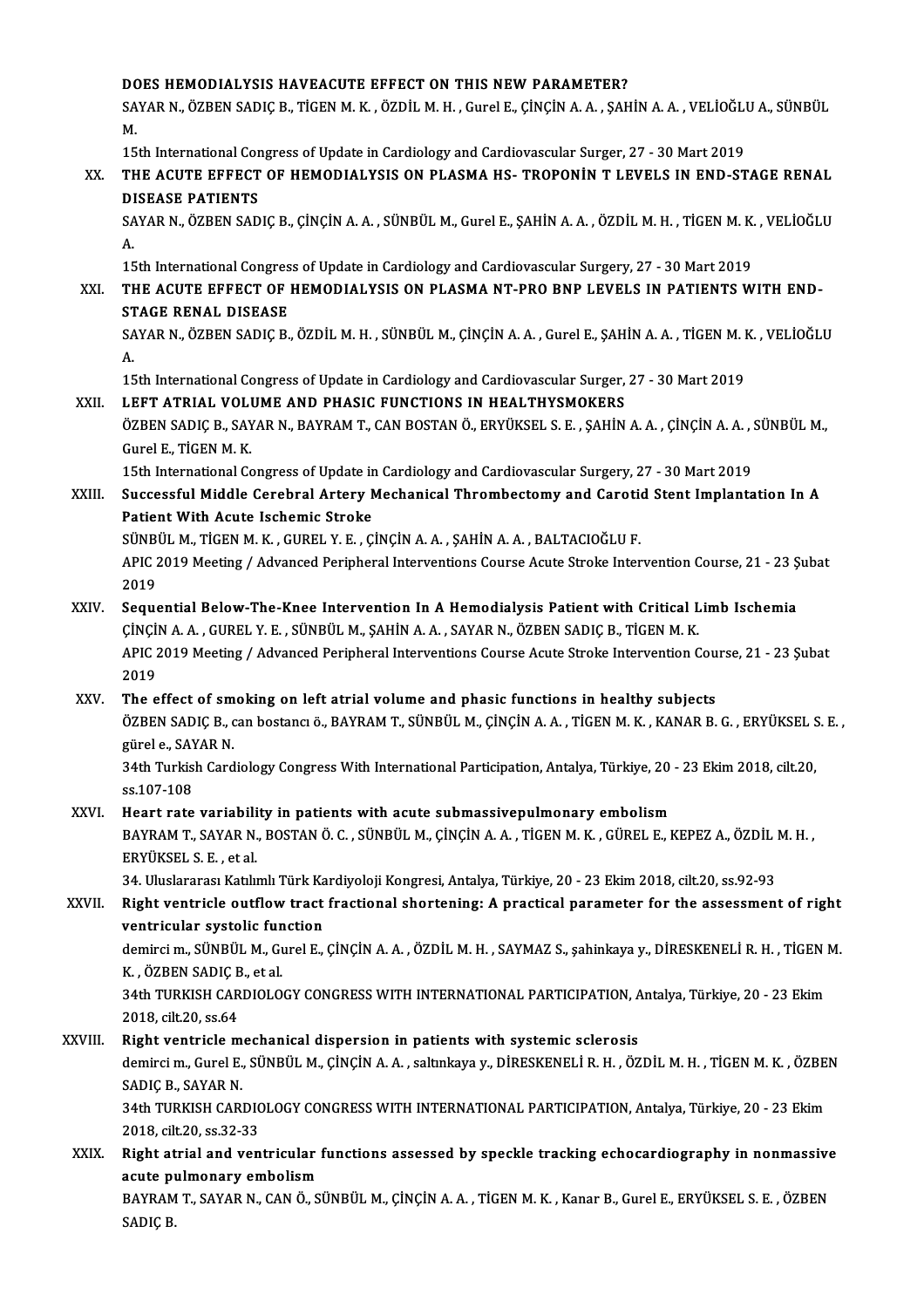34th TURKISH CARDIOLOGY CONGRESS WITH INTERNATIONAL PARTICIPATION, Antalya, Türkiye, 20 - 23 Ekim<br>2018. silt 30, ss <sup>22</sup> 34th TURKISH CAR<br>2018, cilt.20, ss.32<br>The value of high 34th TURKISH CARDIOLOGY CONGRESS WITH INTERNATIONAL PARTICIPA<br>2018, cilt.20, ss.32<br>XXX. The value of high-sensitive troponin in systemic sclerosis patients<br>doming m. ÖZPEN SADIC B. CUNCIN A.A. Cural E. SÜNPÜL M. ÖZDİL M.H.

2018, cilt.20, ss.32<br>The value of high-sensitive troponin in systemic sclerosis patients<br>demirci m., ÖZBEN SADIÇ B., ÇİNÇİN A. A. , Gurel E., SÜNBÜL M., ÖZDİL M. H. , saltınkaya y., ÖZDEMİR B.,<br>DİRESKENELİ R. H., TİCEN M. The value of high-sensitive tropon<br>demirci m., ÖZBEN SADIÇ B., ÇİNÇİN A.<br>DİRESKENELİ R. H. , TİGEN M. K. , et al.<br>24th TURKISH CARDIQLOCY CONCRES. demirci m., ÖZBEN SADIÇ B., ÇİNÇİN A. A. , Gurel E., SÜNBÜL M., ÖZDİL M. H. , saltınkaya y., ÖZDEMİR B.,<br>DİRESKENELİ R. H. , TİGEN M. K. , et al.<br>34th TURKISH CARDIOLOGY CONGRESS WITH INTERNATIONAL PARTICIPATION, Antalya, DIRESKENELI R. H.<br>34th TURKISH CAR<br>2018, cilt.20, ss.58<br>The evaluation a 34th TURKISH CARDIOLOGY CONGRESS WITH INTERNATIONAL PARTICIPATION, Antalya, Türkiye, 20 - 23<br>2018, cilt.20, ss.58<br>XXXI. The evaluation of ventricular functions by speckle trackingechocardiography in preeclamptic<br>nationts 2018, cilt.20, ss.58<br>The evaluation of ventricular functions by speckle trackingechocardiography in preeclamptic<br>patients. The evaluation of ventricular functions by speckle trackingechocardiography in preeclamptic<br>patients.<br>TİGEN M. K. , Paudel A., ÖZBEN SADIÇ B., Güçlü M., YOLDEMİR A. T. , YILDIZ İ., ÇİNÇİN A. A. , SAYAR N., SARI İ.,<br>RASARAN patients<br>TIGEN M. K. , P.<br>BAŞARAN A. Y.<br>22nd Turkich C TİGEN M. K. , Paudel A., ÖZBEN SADIÇ B., Güçlü M., YOLDEMİR A. T. , YILDIZ İ., ÇİNÇİN *ı*<br>BAŞARAN A. Y.<br>33nd Turkish Cardiology Congress With International Participation, 5 - 08 Ekim 2017<br>Plaading riak with cancemitant use BAŞARAN A. Y.<br>33nd Turkish Cardiology Congress With International Participation, 5 - 08 Ekim 2017<br>XXXII. Bleeding risk with concomitant use of tiro ban and third-generation P2Y12 receptor antagonists in patients with acute myocardial infarction Bleeding risk with concomitant use of tiro ban and third-generation P2Y12 receptor antagonists<br>patients with acute myocardial infarction<br>TİGEN M. K. , ÖZDİL M. H. , ÇİNÇİN A. A. , KANAR B., GÜREL E., SÜNBÜL M., KOL A., SAY patients with acute myocardial infarction<br>TiGEN M. K. , ÖZDİL M. H. , ÇİNÇİN A. A. , KANAR B., GÜREL E., SÜNBÜL M., KOL A., SAY.<br>33nd Turkish Cardiology Congress With International Participation, 5 - 08 Ekim 2017<br>Penressia TİGEN M. K., ÖZDİL M. H., ÇİNÇİN A. A., KANAR B., GÜREL E., SÜNBÜL M., KOL A., SAYAR N., ÖZBEN SADIÇ B.<br>33nd Turkish Cardiology Congress With International Participation, 5 - 08 Ekim 2017<br>XXXIII. Depression, anxiety, alexi 33nd Turkish Cardiology Congress With International Participation, 5 - 08 Ekim 2017<br>Depression, anxiety, alexithymia and somatosensory sensitivity in patients with benign palpitation<br>SAYAR N., YANARTAS Ö., ÖZBEN SADIC B., Depression, anxiety, alexithymia and somatosensory sensitivity in patients with benign palpitatio<br>SAYAR N., YANARTAŞ Ö., ÖZBEN SADIÇ B., TİGEN M. K. , ERGÜN S., KEPEZ A., ÇİNÇİN A. A.<br>33nd Turkish Cardiology Congress With SAYA<br>33nd<br>ss.93<br>Blood 33nd Turkish Cardiology Congress With International Participation, Antalya, Türkiye, 5 - 08 Ekim 2017, cilt.18,<br>ss.93<br>XXXIV. Bleeding risk with concomitant use of tirofiban and third-generation P2Y12 receptor antagonists i ss.93<br>Bleeding risk with concomitant use of tirofiban and third-generation P2Y12 receptor antagonists in<br>patients with acute myocardial infarction Bleeding risk with concomitant use of tirofiban and third-generation P2Y12 receptor antago<br>patients with acute myocardial infarction<br>TİGEN M. K. , özdilh., ÇİNÇİN A. A. , KANAR B. G. , gürel e., SÜNBÜL M., KOL A., SAYAR N. patients with acute myocardial infarction<br>TİGEN M. K. , özdil h., ÇİNÇİN A. A. , KANAR B. G. , gürel e., SÜNBÜL M., KOL A., SAYAR N., ÖZBE<br>33. Uluslararası Katılımlı Kardiyoloji Kongresi, Antalya, Türkiye, 5 - 08 Ekim 2017 TİGEN M. K. , özdil h., ÇİNÇİN A. A. , KANAR B. G. , gürel e., SÜNBÜL M., KOL A., SAYAR N., ÖZBEN SADIÇ B<br>33. Uluslararası Katılımlı Kardiyoloji Kongresi, Antalya, Türkiye, 5 - 08 Ekim 2017, cilt.1, ss.23<br>XXXV. Right ventr 33. Uluslararası Katılımlı Kardiyoloji Kongresi, Antalya, Türkiye, 5 - 08 Ekim 2017, cilt.1, ss.23<br>Right ventricular global strain as a predictor of in-hospital mortality in patients with acute<br>myocardial infarction Right ventricular global strain as a predictor of in-hospital mortality in patients with acute<br>myocardial infarction<br>KANAR B., TİGEN M. K. , ÖZBEN SADIÇ B., SÜNBÜL M., ÇİNÇİN A. A. , Ataş H., GÜREL E., KEPEZ A., SARI İ., B myo<br>KAN<br>A.Y. KANAR B., TİGEN M. K. , ÖZBEN SADIÇ B., SÜ<br>A. Y.<br>ESC CONGRESS 2017, 26 - 30 Ağustos 2017<br>İkingi bir kanak takılmasının ganaklı als A. Y.<br>ESC CONGRESS 2017, 26 - 30 Ağustos 2017<br>XXXVI. İkinci bir kapak takılmasının gerekli olduğu TAVI olgusunda gelişen iyatrojenik korda rüptürü<br>CİNCİN A. A. ESC CONGRE<br>İkinci bir k.<br>ÇİNÇİN A. A.<br>22. Ulusal Ur İkinci bir kapak takılmasının gerekli olduğu TAVI olgusunda gelişen iyatrojenik ko<br>ÇİNÇİN A. A.<br>22. Ulusal Uygulamalı Girişimsel Kardiyoloji Toplantısı, İstanbul, Türkiye, 23 - 26 Nisan 2015<br>Bergutaneoya avtrastian of the XXXVII. Percutaneous extraction of the fractured guiding catheter from the tortuous iliac artery by a larger<br>sheath 22. Ulus<br><mark>Percuta</mark><br>sheath<br>v<u>esit D</u> Percutaneous extraction of the fractured g<br>sheath<br>YEŞİLDAĞ O., ÇİNÇİN A.A. , SÜNBÜL M., HALİL A.<br>11th International Congress of Undate in Condial. 11th International Congress of Update in Cardiology and Cardiovascular Surgery, İstanbul, Türkiye, 26 - 29 Mart<br>2015 YEŞİL<br>11th I<br>2015<br>Sussa 11th International Congress of Update in Cardiology and Cardiovascular Surgery, İstanbul, Türkiye, 26 - 29 Mart<br>2015<br>XXXVIII. Successfull treatment of massive pulmonary embolism with ultrasound assissted catheter directed<br> 2015<br>Successfull treatment of massive pulmonar<br>thrombolysis in a patient with lymphocele<br>CINCIN A A. SAHIN A A. QČUZ M. POZPAY M Successfull treatment of massive pulmonary embolist<br>thrombolysis in a patient with lymphocele<br>ÇİNÇİN A.A., ŞAHİN A.A., OĞUZ M., BOZBAY M., MUTLU B.<br>11th International Congress of Undate in Cardialegy and C thrombolysis in a patient with lymphocele<br>ÇİNÇİN A. A. , ŞAHİN A. A. , OĞUZ M., BOZBAY M., MUTLU B.<br>11th International Congress of Update in Cardiology and Cardiovascular Surgery, İstanbul, Türkiye, 26 - 29 Mart<br>2015 cincil<br>11th I<br>2015 11th International Congress of Update in Cardiology and Cardiovascular Surgery, İstanbul, Türl<br>2015<br>XXXIX. A case of misdiagnosed pulmonary artery sorcoma despite several diagnostic tools<br>A EUINDOVA A CINCIN A A EUINAAT MU 2015<br>A case of misdiagnosed pulmonary artery sorcoma despite several diagnostic tools 11th International Congress of Update in Cardiology and Cardiovascular Surgery, İstanbul, Türkiye, 26 - 29 Mart<br>2015 AKHUNDOVA A., ÇİNÇİN A. A., KIVRAK T., MUTLU B., YILDIZELİ B., TOPER M. H. 11th International Congress of Update in Cardiology and Cardiovascular Surgery, İstanbul, Türkiye, 26 - 29 Mart<br>2015<br>XL. Is dabigatran effective as well as warfarine on cardiac thrombus in patient with atrial fibrillation 2015<br>Is dabigatran effectiv<br>challenging question<br>SÜNPÜL M. CİNCİN A.A Is dabigatran effective as well as warfarine on<br>challenging question<br>SÜNBÜL M., ÇİNÇİN A.A., MAMMADOV C., MUTLU B.<br>20 Uluelereres Katılmlı Tük Kardiyeleji Kansresi, A. challenging question<br>30.Uluslararası Katılımlı Tük Kardiyoloji Kongresi, Antalya, Türkiye, 23 - 26 Ekim 2014<br>30. Uluslararası Katılımlı Tük Kardiyoloji Kongresi, Antalya, Türkiye, 23 - 26 Ekim 2014 XLI. Effect of acute sleep deprivation on heart rate recovery in healthy young adults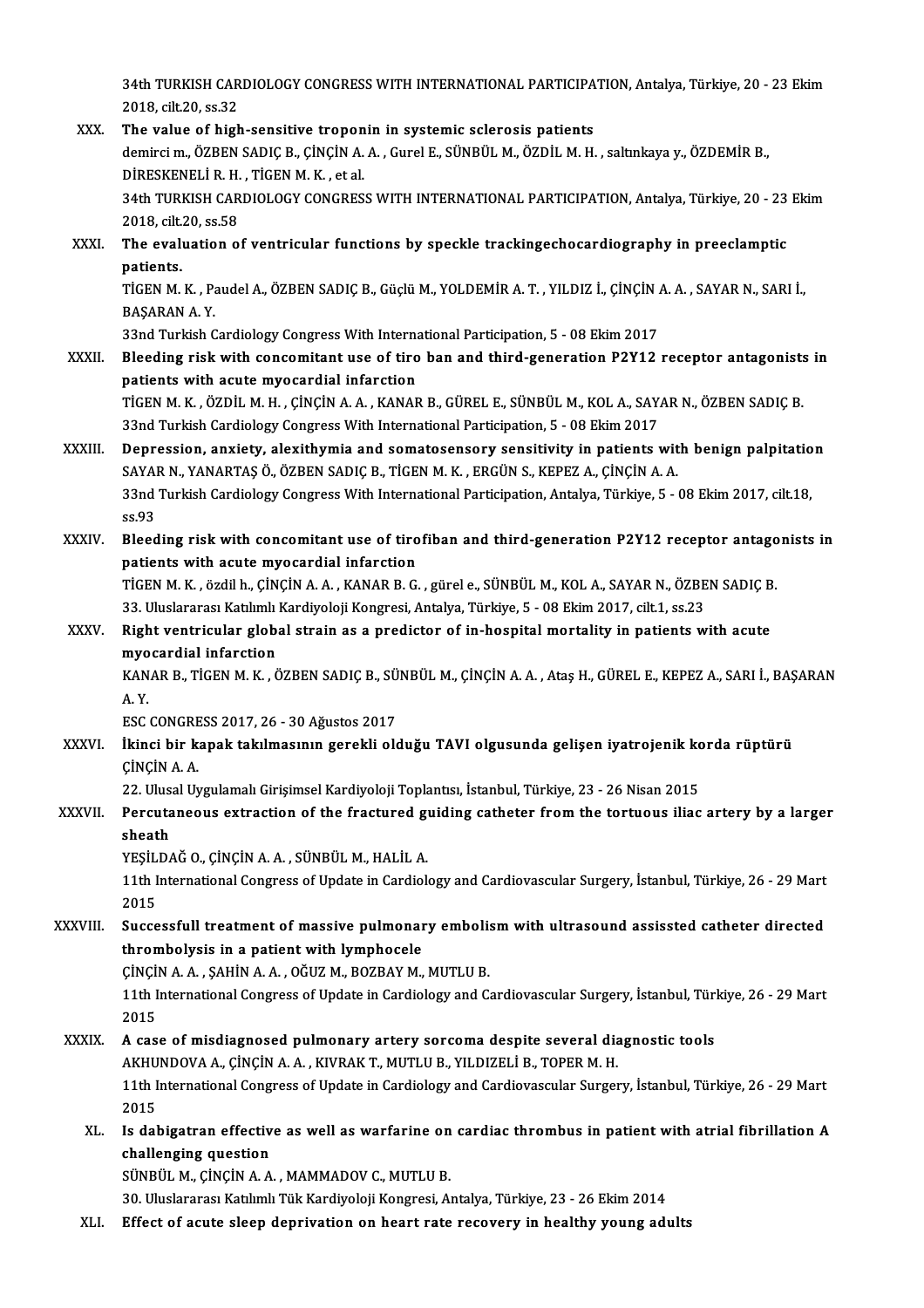ÇİNÇİN A. A. , SARI İ., OĞUZ M., SERT S., BOZBAY M., ATAŞ H., BALLI E., ÖZBEN SADIÇ B., TİGEN M. K. , BAŞARAN A.<br>Y Y. ÇİNÇİN A. A. , SARI İ., OĞUZ M., SERT S., BOZBAY M., ATAŞ H., BALLI E., ÖZBEN SADIÇ B., TİGEN M. K. ,<br>Y.<br>30. Uluslararası Katılımlı Tük Kardiyoloji Kongresi, Antalya, Türkiye, 23 - 26 Ekim 2014, cilt.14, ss.99<br>Heart rata y

Y.<br>30. Uluslararası Katılımlı Tük Kardiyoloji Kongresi, Antalya, Türkiye, 23 - 26 Ekim 2014, cilt.14, s.<br>XLII. Heart rate variability analysis in recently diagnosed patients with multiple sclerosis<br>Orbek D. Ginsin A. K 30. Uluslararası Katılımlı Tük Kardiyoloji Kongresi<br>Heart rate variability analysis in recently di:<br>Ozbek D., Cincin A., Koytak P. K. , Kepez A., Agan K.<br>Joint ACTPIMS ECTPIMS Mosting Massachusetts Heart rate variability analysis in recently diagnosed patients with multiple sclerosis<br>Ozbek D., Cincin A., Koytak P. K. , Kepez A., Agan K.<br>Joint ACTRIMS-ECTRIMS Meeting, Massachusetts, Amerika Birleşik Devletleri, 10 - 1 Ozbek D., Cincin A., Koytak P. K. , Kepez A., Agan K.<br>Joint ACTRIMS-ECTRIMS Meeting, Massachusetts, Amerika Birleşik Devletleri, 10 - 13 Eylül 2014, cilt.20, ss.374<br>AND BELATION OF INTERICTAL CARDIAC RHYTHM ABNORMALITIES, Joint ACTRIMS-ECTRIMS Meeting, Massachusetts, Amerika Birleşik Devletleri, 10 - 13 Eylül 2014, cilt.20, ss.37<br>INVESTIGATION OF INTERICTAL CARDIAC RHYTHM ABNORMALITIES, HEART RATE VARIABILITY<br>AND RELATED FACTORS IN UNTREATE INVESTIGATION OF INTERICTAL CARDIAC RHYTHM ABNORMALITIES, HEART RATE VARIABILITY<br>AND RELATED FACTORS IN UNTREATED PATIENTS WITH IDIOPATHIC GENERALIZED EPILEPSY<br>Kilinc O., Pehlivan A., Cincin A., Midi I., Agan K. 11th European Congress on Epileptology, Stockholm, İsveç, 29 Haziran - 03 Temmuz 2014, cilt.55, ss.208 Kilinc O., Pehlivan A., Cincin A., Midi I., Agan K.<br>11th European Congress on Epileptology, Stockholm, İsveç, 29 Haziran - 03 Temmuz 2014, cilt.55, ss.208<br>XLIV. Antiepileptik tedavi altında olmayan idiyopatik jeneralize ep 11th European Congress on Epileptology, Stockholm, İsveç, 29 Haziran - 03 Temmuz 2014, .<br>Antiepileptik tedavi altında olmayan idiyopatik jeneralize epilepsi hastalarında in<br>ritim anomaliklerinin kalp hızı değişkenliğinin v Antiepileptik tedavi altında olmayan idiyopatik jeneralize<br>ritim anomaliklerinin kalp hızı değişkenliğinin ve ilişkili fa<br>KILINÇ Ö., PEHLİVAN A., ÇİNÇİN A. A. , MİDİ İ., AĞAN YILDIRIM K.<br>20 Ulyasl Klipik Nörofizyoloji EEC ritim anomaliklerinin kalp hızı değişkenliğinin ve ilişkili faktörlerin araştırılı<br>KILINÇ Ö., PEHLİVAN A., ÇİNÇİN A. A. , MİDİ İ., AĞAN YILDIRIM K.<br>30.Ulusal Klinik Nörofizyoloji EEG-EMG kongresi, Antalya, Türkiye, 16 - 20 KILINÇ Ö., PEHLİVAN A., ÇİNÇİN A. A. , MİDİ İ., AĞAN YILDIRIM K.<br>30.Ulusal Klinik Nörofizyoloji EEG-EMG kongresi, Antalya, Türkiye, 16 - 20 Nisan 2014<br>XLV. Multi modality imaging of interrupted aortic arch in an adult 30.Ulusal Klinik Nörofizyoloji EEG-EMG kongresi, Antalya, Türkiyo<br>Multi modality imaging of interrupted aortic arch in an a<br>ÇİNÇİN A. A. , SAMADOV F., AKHUNDOVA A., TİGEN M. K. , SARI İ.<br>10th International Congres of Undat 10th International Congres of Update in Cardiology and Cardiovascular Surgery, Antalya, Türkiye, 13 - 16 Mart<br>2014 ÇİNÇİN A. A., SAMADOV F., AKHUNDOVA A., TİGEN M. K., SARI İ. 10th International Congres of Update in Cardiology and Cardiovascular Surgery, Antalya<br>2014<br>XLVI. Stent embolizasyonlu hastada crush yöntemi ile lümen açıklığının sağlanması<br>CINCIN A.A 2014<br>Stent embo<br>ÇİNÇİN A. A.<br>21 Hiyel Hr Stent embolizasyonlu hastada crush yöntemi ile lümen açıklığının sağlanması<br>ÇİNÇİN A. A.<br>21. Ulusal Uygulamalı Girişimsel Kardiyoloji Toplantısı, Antalya, Türkiye, 6 - 09 Mart 2014<br>Subelinisal Bagianal Muesardial Dusfunsti CINCIN A. A.<br>21. Ulusal Uygulamalı Girişimsel Kardiyoloji Toplantısı, Antalya, Türkiye, 6 - 09 Mart 2014<br>XLVII. Subclinical Regional Myocardial Dysfunction Assessed by Two-Dimensional Speckle Tracking Echocardiography in Systemic Sclerosis Patients with Fragmented QRS Complexes Subclinical Regional Myocardial Dysfunction Assessed by Two-Dimensional Speckle Tracking<br>Echocardiography in Systemic Sclerosis Patients with Fragmented QRS Complexes<br>SÜNBÜL M., Tigen K., Ozen G., Durmus E., Kivrak T., Cin Echocardiography in Systemic Sclerosis Patients with Fragmented QRS Complexes<br>SÜNBÜL M., Tigen K., Ozen G., Durmus E., Kivrak T., Cincin A., ÖZBEN SADIÇ B., Atas H., Direskeneli H., Basaran<br>29th Turkish Cardiology Congress SÜNBÜL M., Tigen K., Ozen G., Durmus E., Ki<br>29th Turkish Cardiology Congress of the Tu<br>Antalya, Türkiye, 26 - 29 Ekim 2013, cilt.62<br>Subelinisal regioonal myasardial dysfu 29th Turkish Cardiology Congress of the Turkish-Society-of-Cardiology (TSC) with International Participation,<br>Antalya, Türkiye, 26 - 29 Ekim 2013, cilt.62<br>XLVIII. Subclinical regioanal myocardial dysfunction assessed by tw Antalya, Türkiye, 26 - 29 Ekim 2013, cilt.62<br>Subclinical regioanal myocardial dysfunction assessed by two<br>in systemic sclerosis patients with fragmented QRS complexes<br>SÜNPÜLM TICENM K. ÖZENC DUPMUS E. KUPAKT, CINCIN A.A. Subclinical regioanal myocardial dysfunction assessed by two dimensional speckle echocardiography<br>in systemic sclerosis patients with fragmented QRS complexes<br>SÜNBÜL M., TİGEN M. K. , ÖZEN G., DURMUŞ E., KIVRAK T., ÇİNÇİN in<br>Sü<br>20 20. SÜNBÜL M., TİGEN M. K. , ÖZEN G., DURMUŞ E., KIVRAK T., ÇİNÇİN A. A. , ATAŞ H., DİRESKENELİ R. H.<br>29. Uluslararsı Katılımı Türk Kardiyoloji Kongresi, Antalya, Türkiye, 26 - 29 Ekim 2013, cilt.62, ss.1-2<br>Aqute alaan dan Y.<br>29. Uluslararsı Katılımı Türk Kardiyoloji Kongresi, Antalya, Türkiye, 26 - 29 Ekim 2013, cilt.62, ss.1-2<br>XLIX. Acute sleep deprivation in healthy adults is associated with increased arterial stiffness<br>Sunbul M. Kanar B. 29. Uluslararsı Katılımı Türk Kardiyoloji Kongresi, Antalya, Türkiye<br>Acute sleep deprivation in healthy adults is associated with<br>Sunbul M., Kanar B., Kivrak T., Durmus E., Sari I., Tigen K., Cincin A.<br>Congress of the Euro Acute sleep deprivation in healthy adults is associated with increased arterial stiffness<br>Sunbul M., Kanar B., Kivrak T., Durmus E., Sari I., Tigen K., Cincin A.<br>Congress of the European-Society-of-Cardiology (ESC), Amster Sunbul M., Kanar B., Kivrak T., Durmus E., Sari I., Tigen K., Cincin A.<br>Congress of the European-Society-of-Cardiology (ESC), Amsterdam, Hollanda, 31<br>ss.918<br>L. Arterial stiffness and hemodynamics in patients with systemic Congress of the European-Society-of-Cardiology (ESC), Amsterdam, Hollanda, 31<br>ss.918<br>L. Arterial stiffness and hemodynamics in patients with systemic sclerosis<br>Supper L. Arterial Stiffness and hemodynamics in patients with Sunbul M., Tigen K., Ozen G., Durmus E., Kivrak T., Cincin A., Kepez A., Atas H., Direskeneli H., Basaran Y. Arterial stiffness and hemodynamics in patients with systemic sclerosis<br>Sunbul M., Tigen K., Ozen G., Durmus E., Kivrak T., Cincin A., Kepez A., Atas H., Direskeneli H., Basaran Y.<br>Congress of the European-Society-of-Cardi Sunbul<br>Congre<br>ss.919<br>Diagna Congress of the European-Society-of-Cardiology (ESC), Amsterdam, Hollanda, 31 Ağustos - 04 Eylül 2013, cilt.34,<br>ss.919<br>LI. Diagnostic Utility of Specific Electrocardiographic Parameters in Predicting Left Ventricular Funct ss.919<br>LI. Diagnostic Utility of Specific Electrocardiographic Parameters in Predicting Left Ventricular Function<br>Cincin A., ÖZBEN SADIÇ B., ERDOĞAN O., Baykan O. Diagnostic Utility of Specific Electrocardiographic Parameters in Predicting Left Vent<br>Cincin A., ÖZBEN SADIÇ B., ERDOĞAN O., Baykan O.<br>3rd World Heart Failure Congress, İstanbul, Türkiye, 29 Kasım - 02 Aralık 2012, cilt.3 Cincin A., ÖZBEN SADIÇ B., ERDOĞAN O., Baykan O.<br>3rd World Heart Failure Congress, İstanbul, Türkiye, 29 Kasım - 02 Aralık 2012, cilt.30, ss.25-26<br>LII. The effect of nebivolol treatment on endothelial and erectyle function 3rd World Heart Failure Congress, İstanbul, Türkiye, 29 Kasım - 02 Aralık 2012, cilt.30, ss.25<br>The effect of nebivolol treatment on endothelial and erectyle functions in hyperte<br>ÖZBEN SADIÇ B., KEFELİ U., ÇİNÇİN A.A. , OYT The effect of nebivolol treatment on endothelial and erectyle functions in hypertens<br>ÖZBEN SADIÇ B., KEFELİ U., ÇİNÇİN A. A. , OYTUN B., AKBAL C., BAŞARAN A. Y. , YEŞİLDAĞ O.<br>European Society of Cardiology Congress 2010, D ÖZBEN SADIÇ B., KEFELİ U., ÇİNÇİN A. A. , OYTUN B., AKBAL C., BAŞARAN A. Y. , YEŞİLDAĞ O.<br>European Society of Cardiology Congress 2010, Danimarka, 28 Ağustos - 01 Eylül 2010, cilt.31<br>LIII. Atipik endokardit olgusu sağ European Society of Cardiology Congress 2010, Danimarka, 28 Ağustos - 01 Eylül 2010, cilt.31<br><mark>Atipik endokardit olgusu sağ ventrikül mural endokarditi</mark><br>ÖZBEN SADIÇ B., TANRIKULU M. A. , ÇİNÇİN A. A. , BAYKAN O., KEFELİ U., Atipik endokardit olgusu sağ ventrikül mural endokarditi<br>ÖZBEN SADIÇ B., TANRIKULU M. A. , ÇİNÇİN A. A. , BAYKAN O., KEFELİ U., SÜMERKAN M<br>12. Kardiyak Görüntüleme ÇalışmaGrubu Toplantısı, Hatay, Türkiye, 7 - 10 Mayıs 2009 LIV. Vaskülit zemininde gelişen yaygın miyokard infarktüslü genç hasta<br>ÖZBEN SADIÇ B., HÜNÜK B., ÇİNÇİN A. A., SÜMERKAN M., TANRIKULU M. A., YEŞİLDAĞ O. 12. Kardiyak Görüntüleme ÇalışmaGrubu Toplantısı, Hatay, Türkiye, 7 - 10 Mayıs 2009 XXIII. Ulusal Kardiyoloji Kongresi, İstanbul, Türkiye, 24 - 28 Ekim 2008, cilt.36, ss.145-146